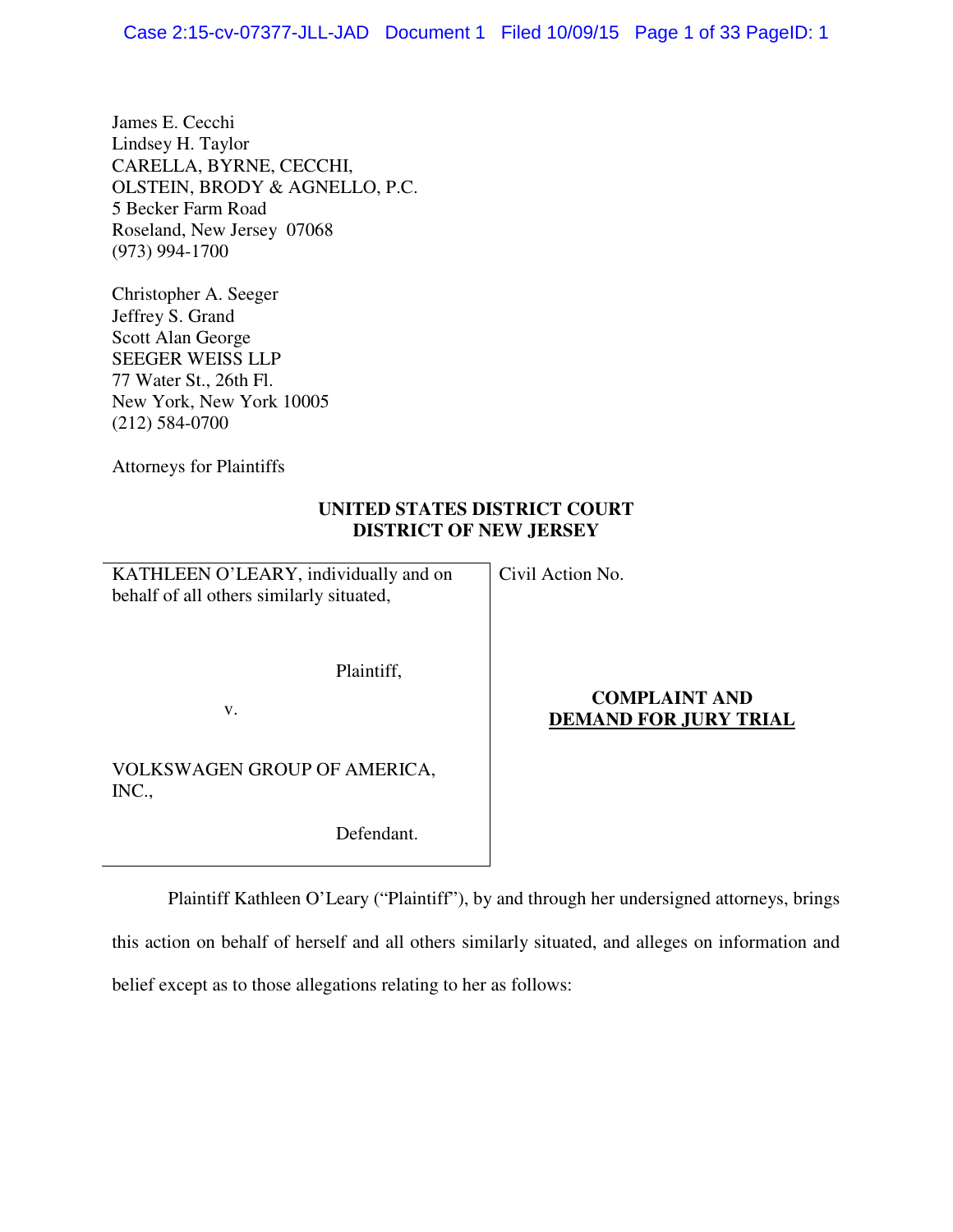### **INTRODUCTION**

1. For over six years, Volkswagen Group of America, Inc. ("Volkswagen") has intentionally and systematically cheated its customers, lied to the government, and misled the public about the efficacy of its four cylinder diesel-engine vehicles sold under the Volkswagen and Audi brands.

2. Volkswagen has falsely marketed its so-called "clean diesel" vehicles as high performing, fuel efficient, and environmentally-friendly.

3. The Impacted Vehicles, defined below, emit noxious pollutants at up to 40 times the legal limit allowed under federal and state laws. In order to conceal this fact from regulators and the public, Volkswagen installed sophisticated software algorithms, or defeat devices ("Defeat Devices"), in the Impacted Vehicles that causes them to alter the results on emissions tests by engaging emissions controls only when the Impacted Vehicles are undergoing official emissions testing. At all other times, the emissions controls are de-activated, and the Impacted Vehicles emit extremely high, and illegal, levels of pollutants.

4. The vehicles which are the subject matter of this Complaint (the "Impacted Vehicles") include at least the following makes and model years sold in the United States:

- 2009 2015 Volkswagen Jetta
- 2009 2014 Volkswagen Jetta SportWagen
- 2012 2015 Volkswagen Beetle
- 2012 2015 Volkswagen Beetle Convertible
- $2010 2015$  Volkswagen Golf
- 2015 Volkswagen Golf SportWagen
- 2012 2015 Volkswagen Passat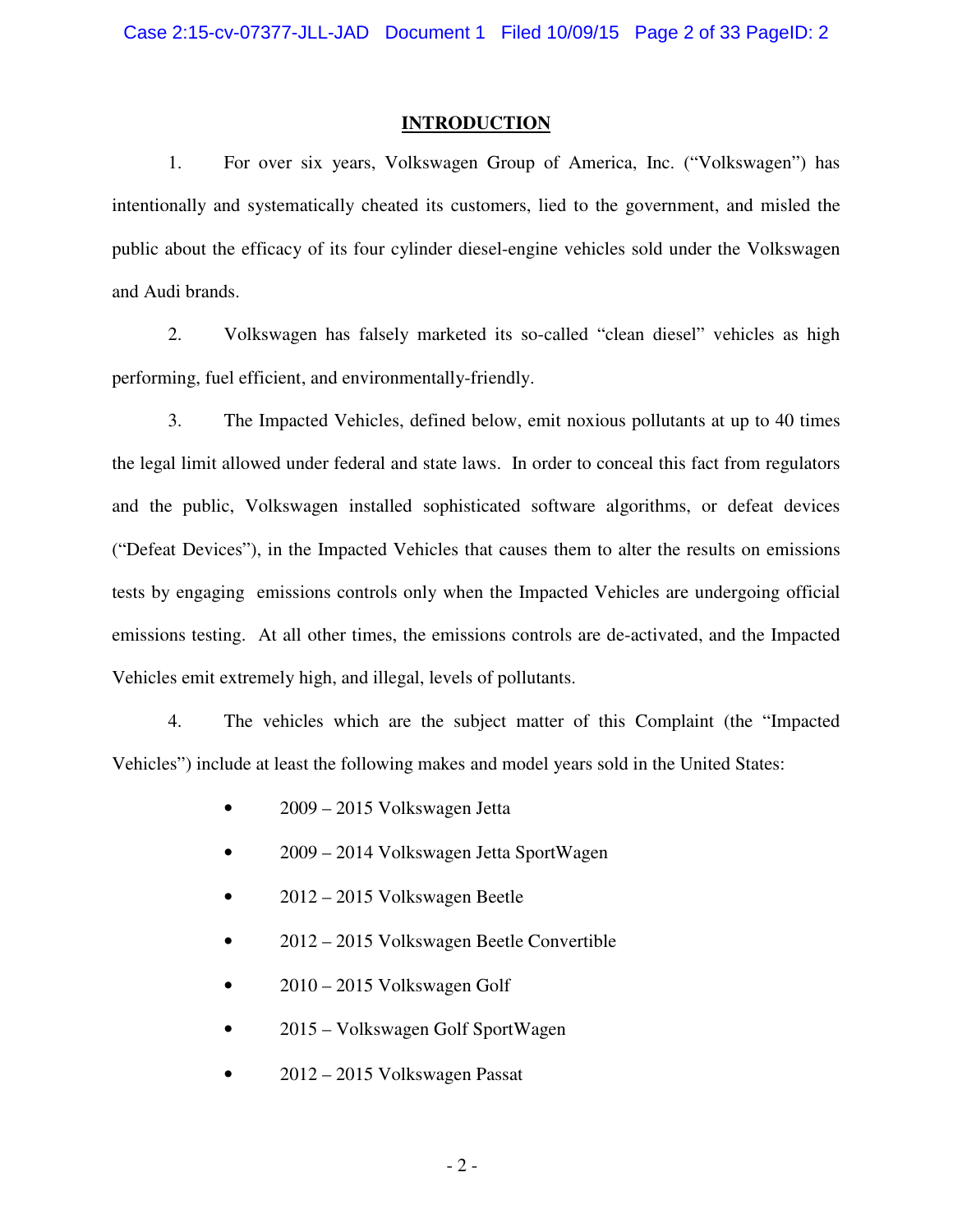• 2010 – 2015 Audi A3

5. The Impacted Vehicles are Volkswagen and Audi vehicles with four cylinder, Type EA 189 and EA 288 diesel engines, which share a common, uniform, deceitful, and harmful design, in that they: (a) emit high and illegal levels of pollutants in normal operation; (b) are equipped with Defeat Devices enabling them to bypass emissions regulations; and (c) cannot deliver the advertised combination of low emissions, fuel economy, and high performance.

6. Volkswagen has admitted that the Defeat Devices were present in approximately 482,000 Impacted Vehicles sold in the United States, and more than 11 million vehicles worldwide.

#### **JURISDICTION AND VENUE**

7. Jurisdiction arises under 28 U.S.C. § 1331 based upon the federal RICO claims pursuant to 18 U.S.C. § 1961 *et seq.*, and there is supplemental jurisdiction over the state-law claims pursuant to 28 U.S.C. § 1367. Jurisdiction is also proper in this Court pursuant to the Class Action Fairness Act, 28 U.S.C. § 1332(d), because Plaintiff and many Class Members (defined below) are citizens of states different from Volkswagen's home states, and the aggregate amount in controversy exceeds \$5,000,000, exclusive of interest and costs.

8. This Court has personal jurisdiction over Volkswagen because it is incorporated in New Jersey and conducts regular and continuous business in New Jersey.

9. Venue is proper in this Court pursuant to 28 U.S.C. § 1391 because Volkswagen is incorporated under the laws of New Jersey and a substantial part of the events and omissions giving rise to Plaintiff's claims occurred in this District. Plaintiff resides in and purchased her Impacted Vehicle in this District. Moreover, Volkswagen conducts business in this District, and

- 3 -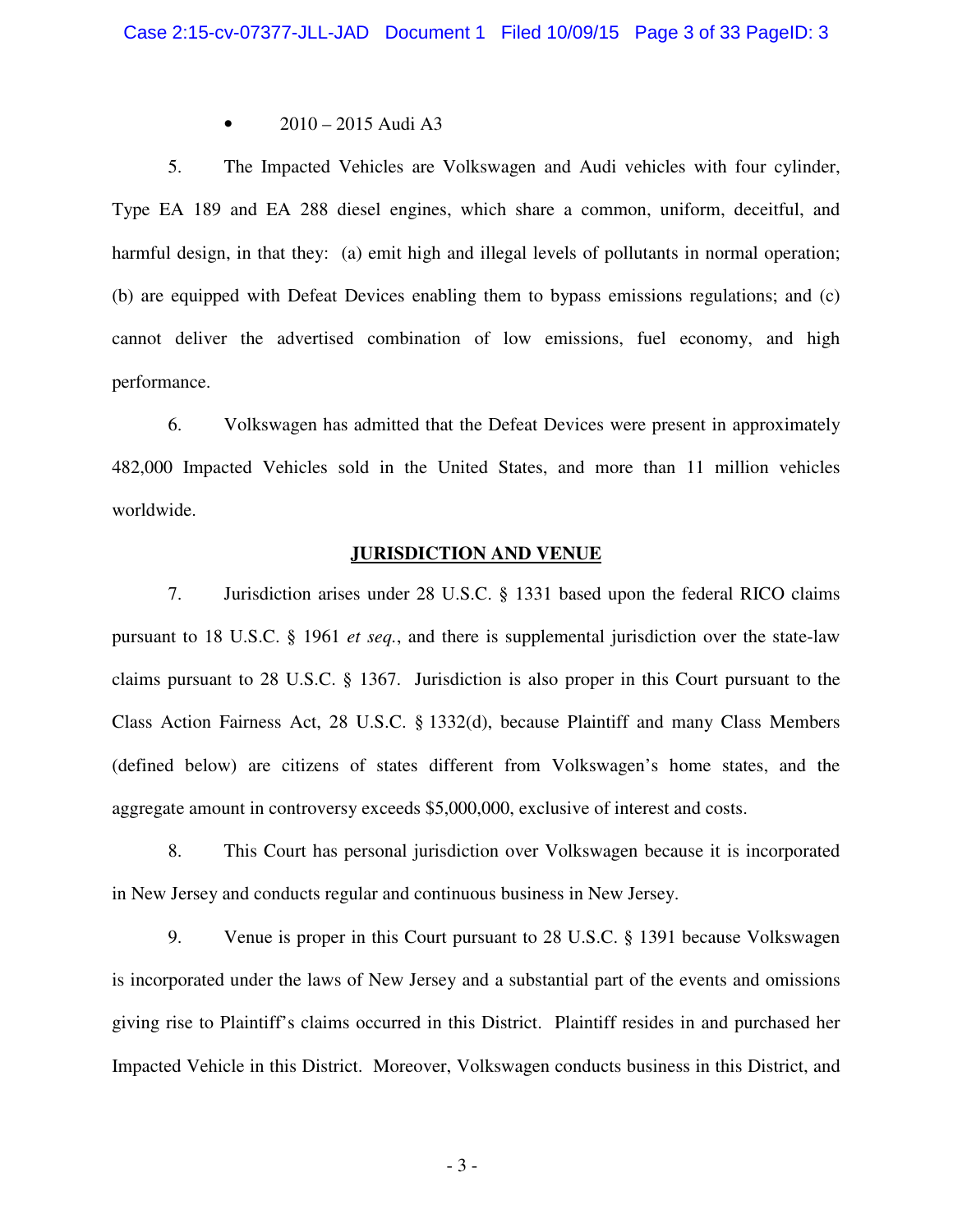Case 2:15-cv-07377-JLL-JAD Document 1 Filed 10/09/15 Page 4 of 33 PageID: 4

has marketed, advertised, sold and leased the Impacted Vehicles in this District, and has caused harm to Class Members residing in this District.

### **PARTIES**

10. Plaintiff is a citizen of New Jersey, residing in Millington, New Jersey.

11. In August 2013, Plaintiff purchased a 2013 Jetta Sportswagon TDI from Douglas Motors in Summit, New Jersey.

12. Plaintiff is among those who were deceived and cheated by Volkswagen and who purchased and/or leased an Impacted Vehicle.

13. Plaintiff purchased the vehicle, and was willing to pay more for the clean diesel model, because of the advertised combination of low emissions, good fuel economy, and high torque and performance, and because of the vehicle's reputation for maintaining a high resale value for a long time.

14. Unbeknownst to Plaintiff, at the time of acquisition, the vehicle contained a Defeat Device designed to bypass emissions standards and deceive consumers and regulators, and the vehicle could not deliver the advertised combination of low emissions, high performance, and fuel economy. Any proposed "fix" to Plaintiff's Impacted Vehicle's emissions controls will result in decreased fuel economy and/or worse performance, undercutting the reason Plaintiff purchased the vehicle, and greatly diminishing its resale value.

15. Plaintiff brings this action individually, and on behalf of a Class of all persons similarly situated in the United States who purchased or leased an Impacted Vehicle, and on behalf of all persons or entities located in New Jersey that purchased or leased an Impacted Vehicle in New Jersey (collectively, "Class Members").

16. Defendant Volkswagen is a corporation doing business in all fifty states, and is organized and incorporated under the laws of New Jersey. Its principal place of business is in

- 4 -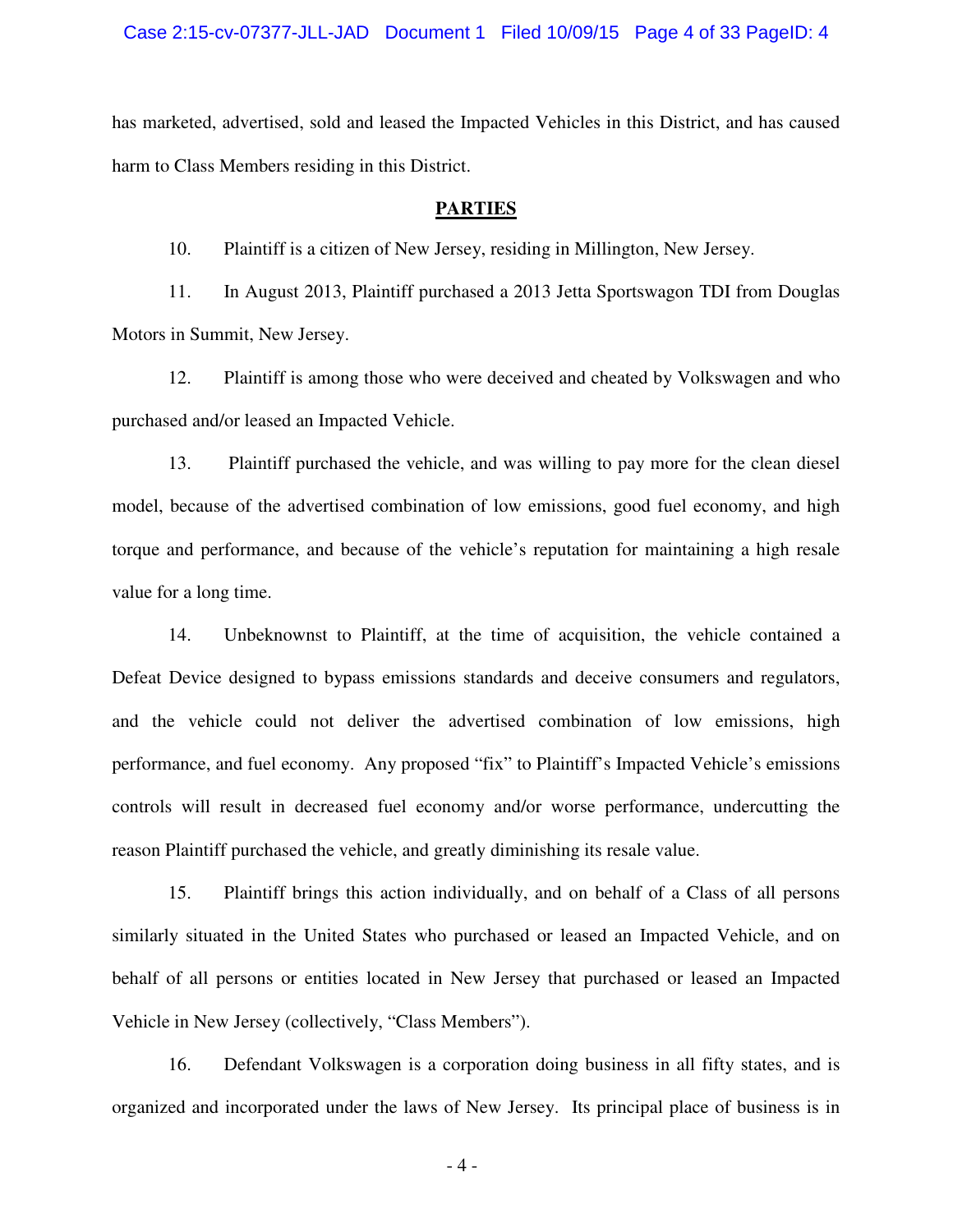#### Case 2:15-cv-07377-JLL-JAD Document 1 Filed 10/09/15 Page 5 of 33 PageID: 5

Herndon, Virginia, and its Eastern Regional headquarters are located in Woodcliff Lake, New Jersey.

17. At all relevant times, Volkswagen and its parent Volkswagen Aktiengesellschaft ("Volkswagen AG"), and/or their dealerships, designed, manufactured, distributed, sold, leased and warranted the Impacted Vehicles under the Volkswagen and Audi brand names throughout the nation, and created and distributed, or caused to be created and distributed, the manuals, advertisements, and other promotional materials relating to the Impacted Vehicles.

### **FACTUAL BACKGROUND**

18. This case arises from Volkswagen's unprecedented, and until recently successful, efforts to cheat consumers, deceive the public, and bypass federal and state regulations.

## **A. Volkswagen Markets the Impacted Vehicles as High-Performance, Eco-Friendly, and Fuel-Efficient Diesel Vehicles**

19. Diesel vehicles are generally more fuel efficient and powerful than gasoline engines. Diesel engines, however, emit higher levels of certain pollutants as a by-product of combustion.

20. Volkswagen attempted to address diesel engines' issues with its so-called "clean diesel" vehicles. In an effort to make the Impacted Vehicles more marketable and induce consumers to pay premium prices, Volkswagen claimed its clean diesel TDI (turbocharged direct injection) engines combined fuel efficiency and high performance with low emissions. The combination of these three characteristics was the primary selling point for the Impacted Vehicles and was the centerpiece of Volkswagen's advertising efforts.

21. Some advertisements specifically emphasized the low emissions and ecofriendliness of the Impacted Vehicles; others touted the Impacted Vehicles' combination of fuel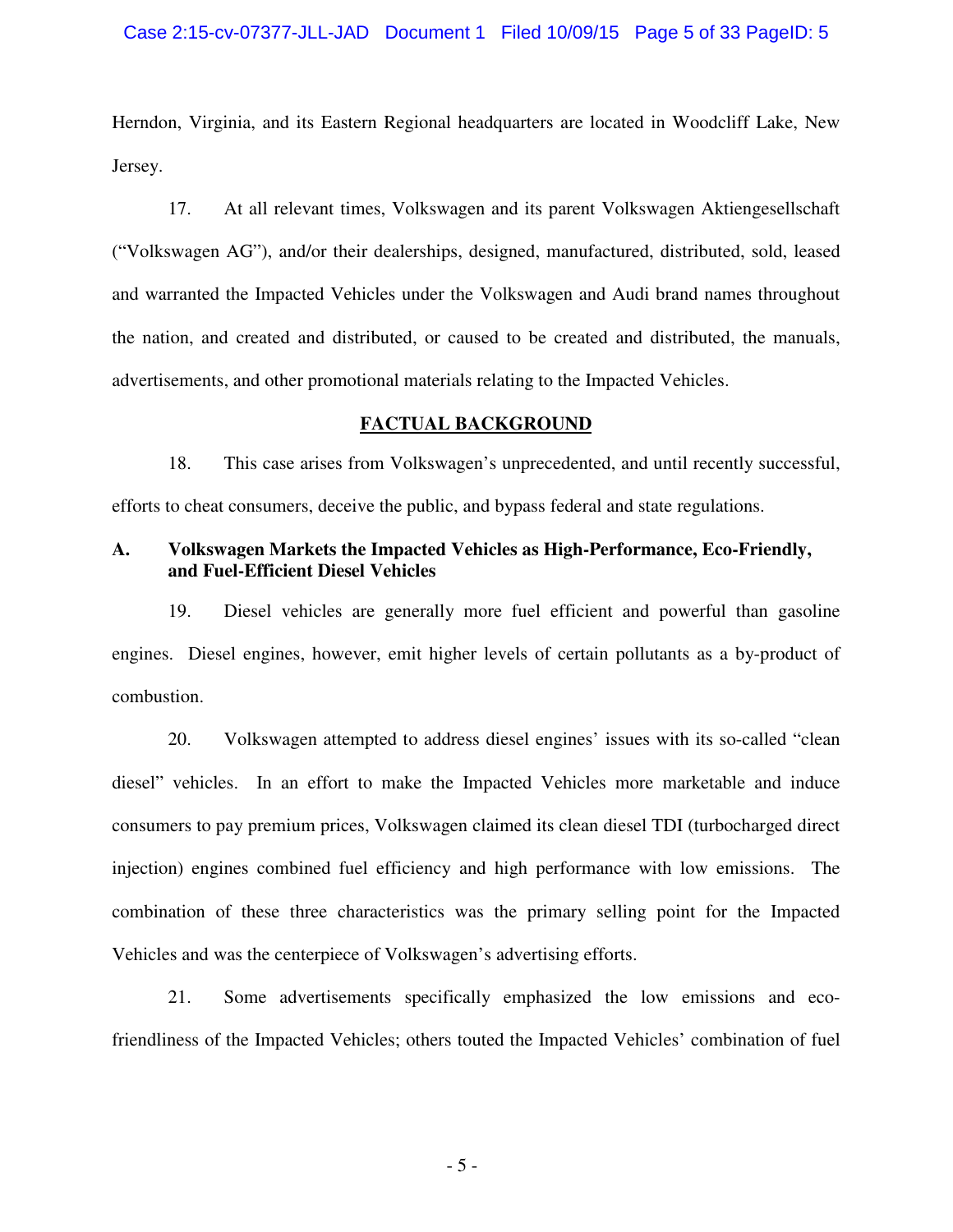### Case 2:15-cv-07377-JLL-JAD Document 1 Filed 10/09/15 Page 6 of 33 PageID: 6

efficiency and power; and others claimed that Volkswagen's new diesel vehicles were clean, efficient, and powerful all at once.

22. Defendant's advertisements were distributed via the United States mail and via the internet, a means of interstate and international wire communications.

23. Volkswagen also ran advertisements on television and on the Internet. An example of a commercial touting how "clean" Volkswagen diesels is available at https://www.youtube.com/watch?v=WNS2nvkjARk (last visited October 4, 2015). Examples of commercials touting the fuel efficiency of Volkswagen diesels are available at https://www.youtube.com/watch?v=a2CNHVXvNRo and

https://www.youtube.com/watch?v=wj3if2gRWYE (last visited October 4, 2015). An example of a commercial touting the performance of Volkswagen diesels is available at https://www.youtube.com/watch?v=0VA51xWXZ3g (last visited October 4, 2015).

24. Volkswagen's efforts were successful for them as Volkswagens and Audis became the highest-selling diesel passenger cars in the United States.

25. However, Volkswagen's "clean diesel" vehicle claims were false.

## **B. Volkswagen Lied to Its Consumers and Deliberately Concealed the Excessive and Unlawful Levels of Pollution Emitted by Many of Its So-Called "Clean Diesel" Vehicles**

26. For years, Volkswagen failed to disclose to the public and to consumers the presence of the Defeat Devices in the Impacted Vehicles and the true nature of their performance and emissions.

27. On September 18, 2015, the Environmental Protection Agency ("EPA") issued a Notice of Violation ("NOV") of the Clean Air Act to Volkswagen. The NOV explains that Volkswagen had secretly installed Defeat Devices in certain of its diesel vehicles.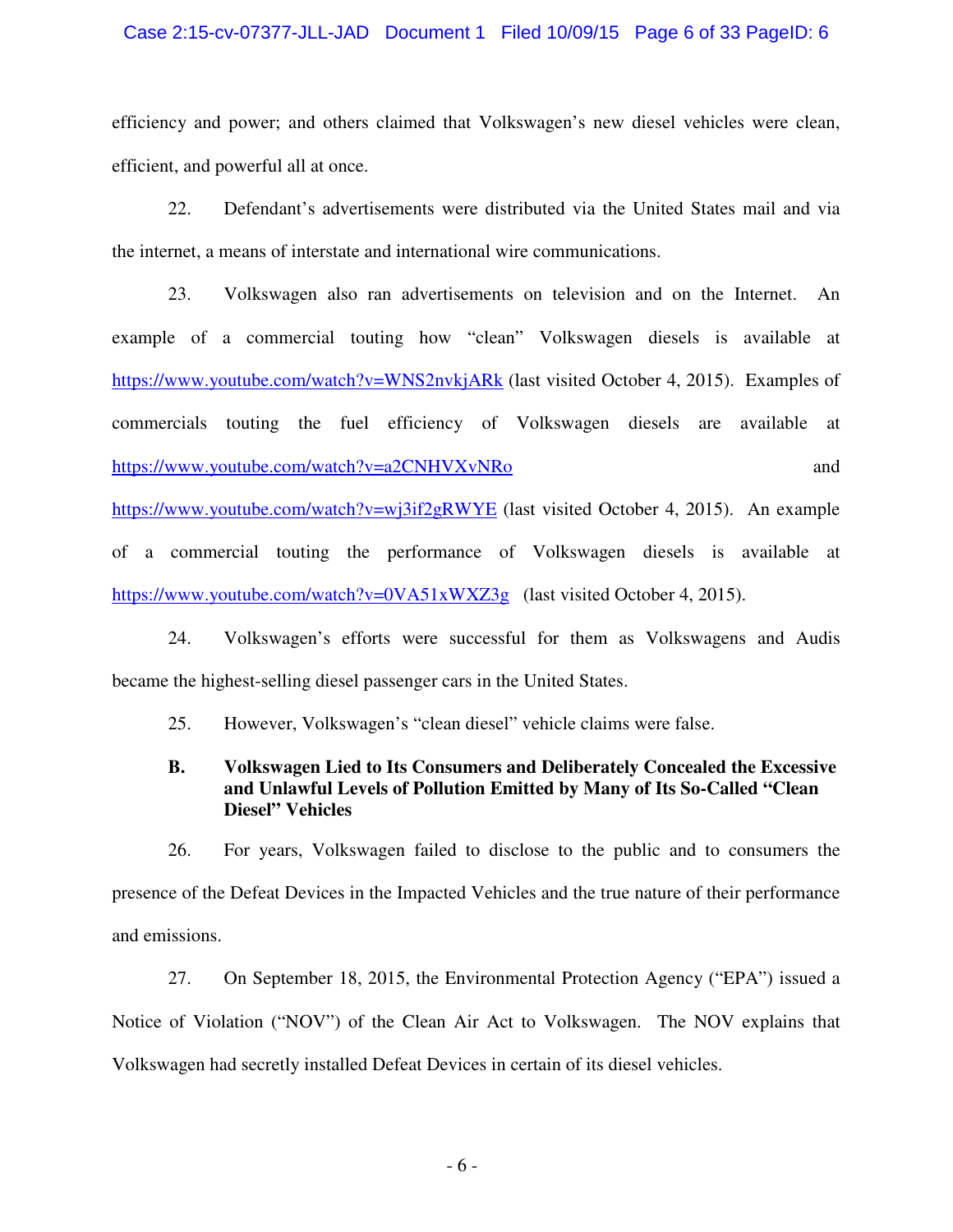## Case 2:15-cv-07377-JLL-JAD Document 1 Filed 10/09/15 Page 7 of 33 PageID: 7

28. The Defeat Device is a complex software algorithm which enables a vehicle to bypass emissions standards by engaging the emission control function only during official emissions testing and rendering it inoperative at all other times.

29. Vehicles equipped with Defeat Devices meet emissions standards only during testing; in normal operation they emit pollutants, including nitrogen oxides ("NOx"), at up to 40 times the legal limit.

30. The EPA's official press release states , NOx is dangerous:

NOx pollution contributes to nitrogen dioxide, ground-level ozone, and fine particulate matter. Exposure to these pollutants has been linked with a range of serious health effects, including increased asthma attacks and other respiratory illnesses that can be serious enough to send people to the hospital. Exposure to ozone and particulate matter have also been associated with premature death due to respiratory-related or cardiovascular-related effects. Children, the elderly, and people with pre-existing respiratory disease are particularly at risk for health effects of these pollutants. $\frac{1}{1}$ 

31. The Clean Air Act expressly prohibits engine parts or components which "bypass,

defeat, or render inoperative" the emission control system. 42 U.S.C. § 7522 (a)(3)(B).

32. Volkswagen violated the Clean Air Act.

33. Volkswagen further violated the Clean Air Act by falsely certifying to the EPA

that the Impacted Vehicles would meet applicable federal emission standards to obtain the EPA-

issued Certificate of Conformity, which is required to sell vehicles in the United States.

34. The Defeat Device was designed by Robert Bosch GmbH ("Bosch"), a German

company that is the world's largest manufacturer of automotive components.

 $\frac{1}{1}$  *See* 2015 Press Releases, EPA, *EPA, California Notify Volkswagen of Clean Air Act Violations*, UNITED STATES ENVIRONMENTAL PROTECTION AGENCY, (September 18, 2015), http://yosemite.epa.gov/opa/admpress.nsf/21b8983ffa5d0e4685257dd4006b85e2/dfc8e33b5ab16 2b985257ec40057813b!OpenDocument. Plaintiff requests that the Court take judicial notice of these public admissions under Fed. R. Evid. 201.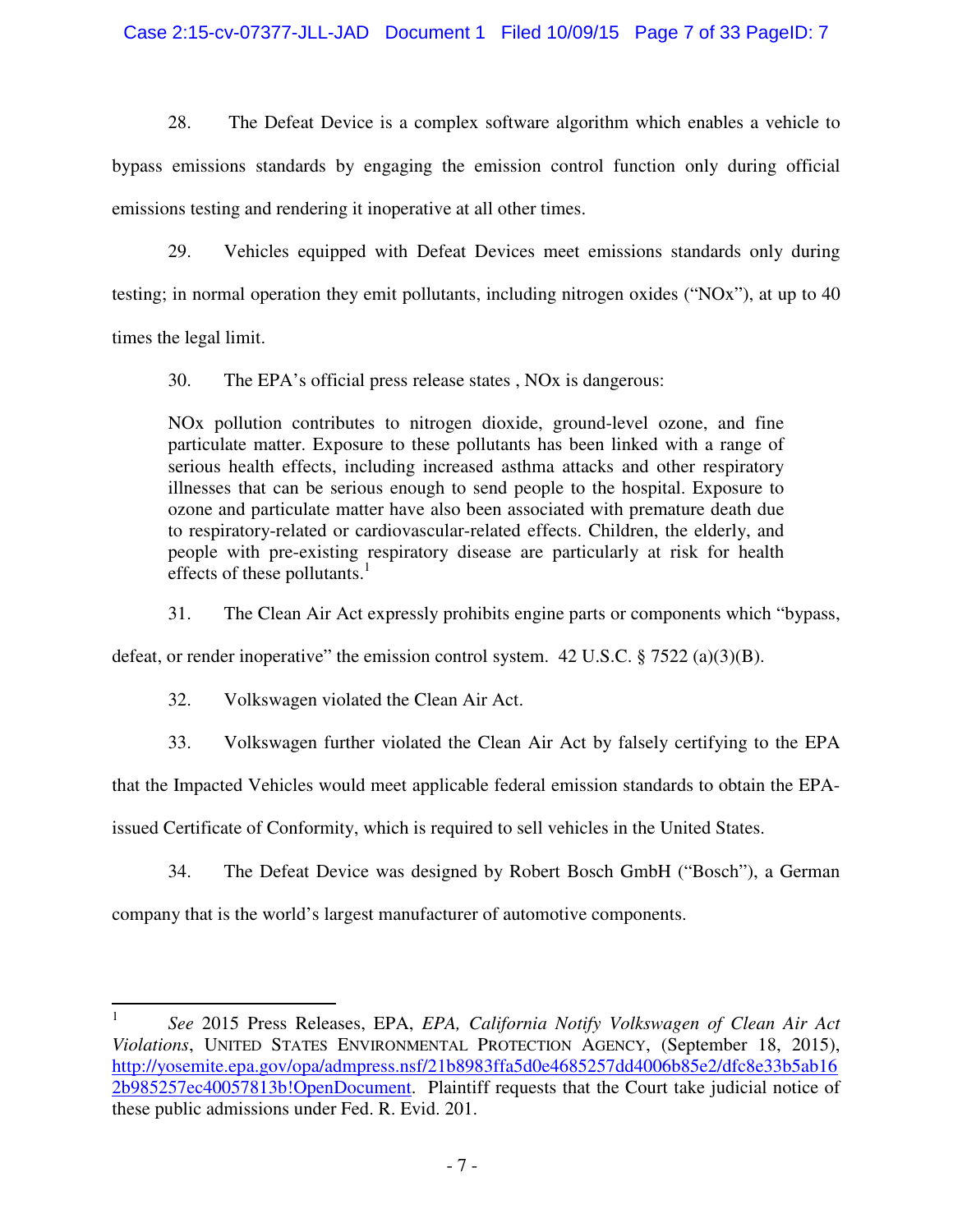### Case 2:15-cv-07377-JLL-JAD Document 1 Filed 10/09/15 Page 8 of 33 PageID: 8

35. Bosch now claims that the Defeat Device was originally designed only for experimental purposes and that Bosch allegedly warned Volkswagen as early as 2007 that use of the software in actual conditions could violate applicable laws.

36. A group of Volkswagen engineers discovered the use of the Defeat Device in 2011 and brought it, and the fact that the device was illegal, to the attention of company management. Volkswagen apparently ignored that report and continued their fraudulent and deceptive practices.

## **C. Volkswagen Has Admitted Its Fraud**

37. Volkswagen AG's Chief Executive Officer Martin Winterkorn has already acknowledged the fraud and issued an apology for having "broken the trust of our customers and the public." $\cdot$ <sup>2</sup>

38. Volkswagen's Chief Executive Officer, Michael Horn, conceded that Volkswagen "was dishonest with the EPA, and the California Air Resources Board, and with all of you." He went on to admit that Volkswagen "totally screwed up" and that it "must fix the cars."

## **D. Volkswagen Has Reaped Considerable Profit From Its Fraud**

39. Volkswagen charged premiums of several thousands of dollars for the Clean Diesel models of the Impacted Vehicles.

40. These premiums are represented in the chart below and reflect the value consumers placed on the advertised features of the Clean Diesel vehicles and paid to obtain, and which Volkswagen promised but did not deliver:

 $\frac{1}{2}$ 

Winterkorn subsequently resigned on September 23, 2015.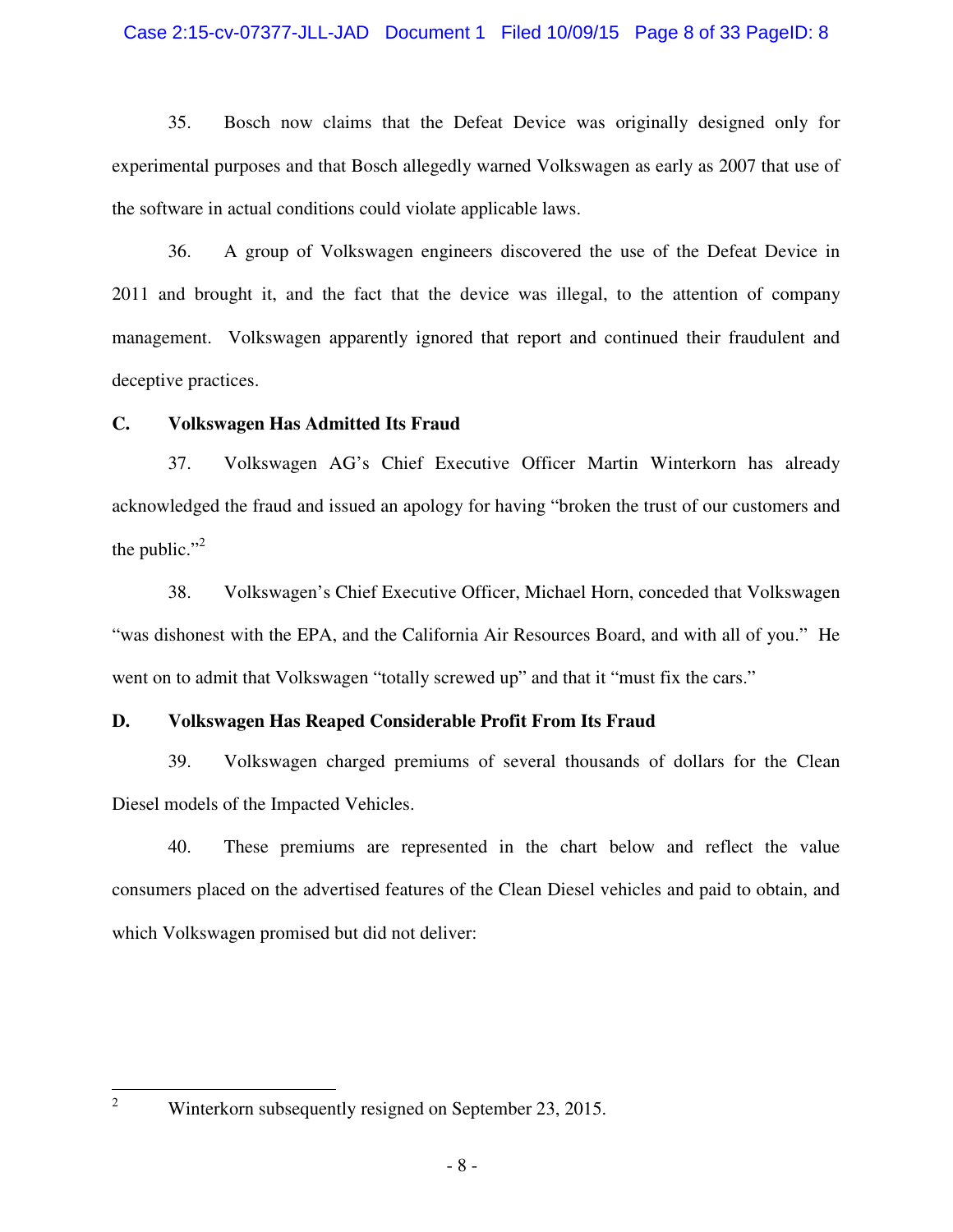| <b>Clean Diesel Price Premium</b> |             |            |                  |            |  |  |
|-----------------------------------|-------------|------------|------------------|------------|--|--|
| <b>Model</b>                      | <b>Base</b> | Mid-Level  | <b>Top-Level</b> | Average    |  |  |
| IVW Jetta                         | \$2,860.00  | \$1,570.00 | \$1,030.00       | \$1,820.00 |  |  |
| VW SportWagen                     | \$5,570.00  | \$1,680.00 | \$0.00           | \$2,416.67 |  |  |
| VW Golf                           | \$2,400.00  | \$1,000.00 | \$1,000.00       | \$1,466.67 |  |  |
| <b>VW Golf SportWagen</b>         | \$2,950.00  | \$1,000.00 | \$1,000.00       | \$1,650.00 |  |  |
| lVW Beetle                        | \$4,635.00  | \$4,920.00 | \$0.00           | \$3,185.00 |  |  |
| <b>VW Beetle Convertible</b>      | \$4,080.00  | \$530.00   | \$700.00         | \$1,770.00 |  |  |
| <b>VW Passat</b>                  | \$5,755.00  | \$2,845.00 | \$2,135.00       | \$3,578.33 |  |  |
| Audi A3                           | \$2,300.00  | \$2,300.00 | \$2,300.00       | \$2,300.00 |  |  |
| Average                           | \$3,818.75  | \$1,980.63 | \$1,020.63       | \$2,273.33 |  |  |

41. Had Volkswagen revealed the truth about the Impacted Vehicles, consumers would likely have taken their business to other automobile manufacturers and/or Volkswagen would not have been able to command the premiums described above.

## **E. Plaintiff and Class Members Have Suffered Harm**

42. Volkswagen will not be able to adequately fix the Impacted Vehicles.

43. The EPA has ordered Volkswagen to bring the Impacted Vehicles into compliance with the emissions standards of the Clean Air Act, but doing so will materially compromise the vehicles' performance and/or fuel efficiency.

44. Even if Volkswagen is able to make the Impacted Vehicles EPA-compliant, the vehicles will no longer perform as previously represented to the public and consumers.

45. As a result, the Impacted Vehicles do not function as represented, and have lost considerable value. Volkswagen failed to disclose these material facts to the public and to consumers.

46. Had Plaintiff and Class Members known of the defect at the time they decided to purchase or lease the Impacted Vehicles, they would have declined to purchase or lease the vehicles, or would have paid considerably less than they did.

47. Volkswagen's deliberate deception has caused harm to Plaintiff, Class Members, and the public.

- 9 -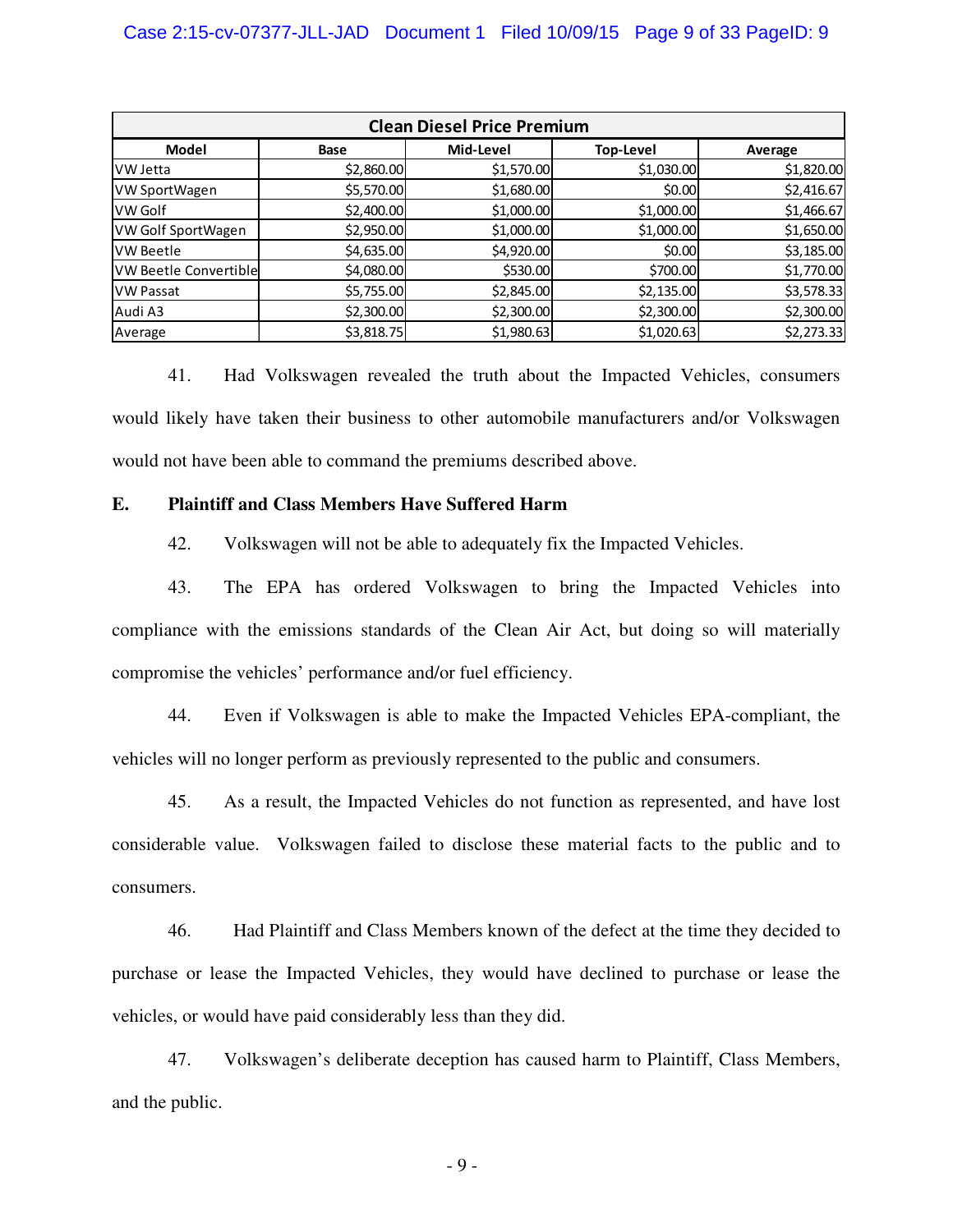#### **TOLLING OF THE STATUTE OF LIMITATIONS**

#### **Fraudulent Concealment**

48. Volkswagen concealed its fraud from the Class.

49. Upon information and belief, Volkswagen has known of the Defeat Devices installed in the Impacted Vehicles since at least 2009 when it began installing them, and has intentionally concealed from or failed to notify Plaintiff, Class Members, and the public of the Defeat Devices and the true emissions and performance of the Impacted Vehicles.

50. The Defeat Devices could only have been installed intentionally by Volkswagen, and the only purpose of the device was to deceive regulators, consumers, and the public.

51. Despite knowing about the Defeat Devices and unlawful emissions, Volkswagen did not acknowledge the problem until after the EPA issued its NOV on September 18, 2015.

52. Any applicable statute of limitations has therefore been tolled by Volkswagen's knowledge and active concealment of the facts alleged herein.

#### **Estoppel**

53. Volkswagen was and is under a continuous duty to disclose to Plaintiff and Class Members the true character, quality, and nature of the Impacted Vehicles. Instead, it actively concealed the true character, quality, and nature of the Impacted Vehicles and knowingly made misrepresentations about their quality, reliability, characteristics, and performance.

54. Plaintiff and Class Members reasonably relied upon Volkswagen's knowing and affirmative misrepresentations and/or active concealment of these facts.

55. Based on the foregoing, Volkswagen is estopped from relying on any applicable statute of limitations in defense of this action.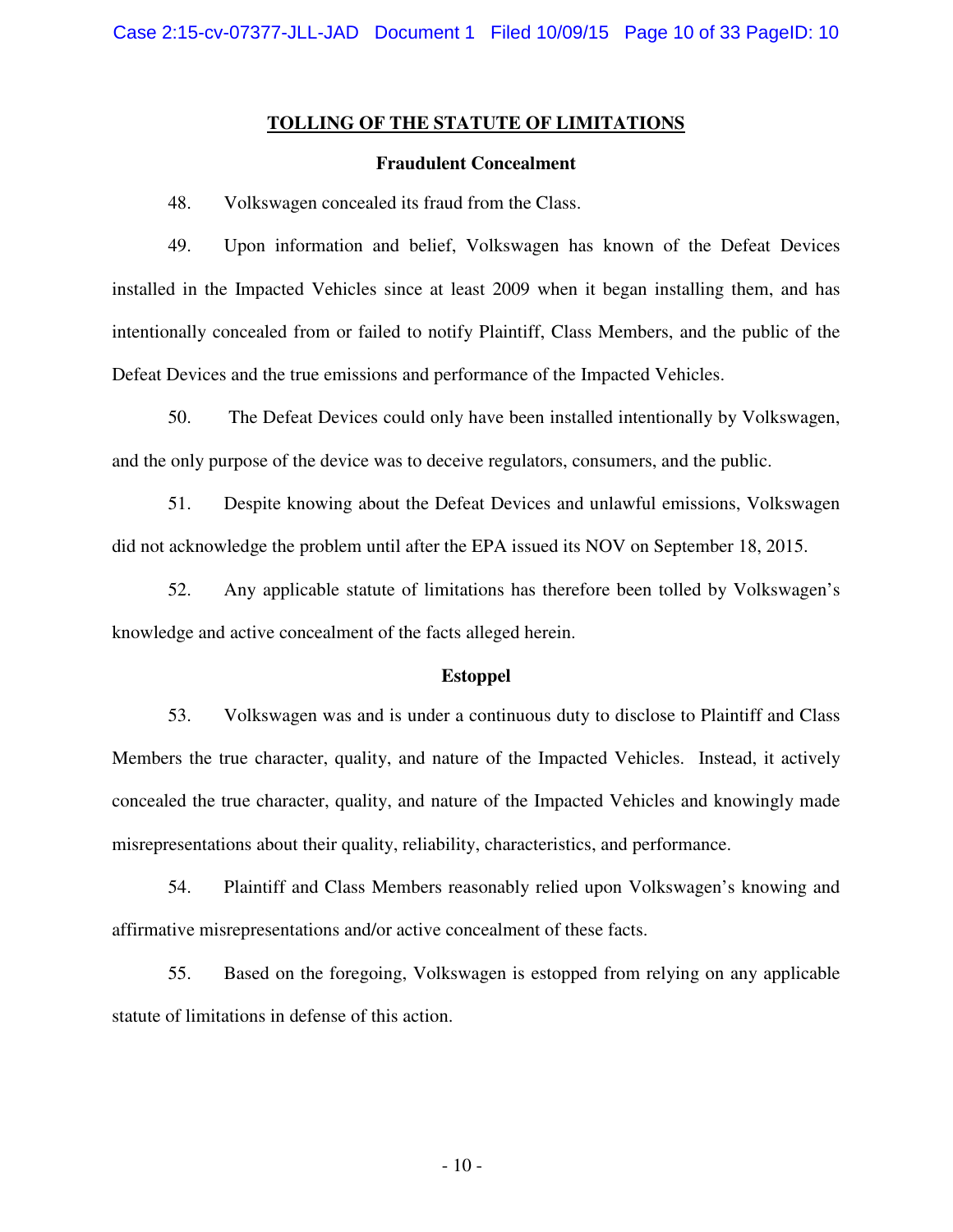#### **Discovery Rule**

56. The causes of action alleged herein did not accrue until Plaintiff and Class Members discovered that the Impacted Vehicles had the Defeat Devices and were not delivering the low emissions that were advertised and warranted by Volkswagen.

57. Plaintiff and Class Members had no realistic ability to discover the presence of the Defeat Devices, or to otherwise learn of the fraud, until it was discovered by the EPA and California Air Resources Board and revealed to the public on September 18, 2015.

### **CLASS ACTION ALLEGATIONS**

58. Plaintiff brings this lawsuit as a class action on her own behalf and on behalf of all other persons similarly situated as members of the proposed Class, pursuant to Federal Rules of Civil Procedure 23(a) and (b)(3) and/or (b)(2) and/or  $c(4)$ .

59. This action satisfies the numerosity, commonality, typicality, adequacy, predominance, and superiority requirements of those provisions.

60. The proposed classes are defined as:

## **Nationwide Class**

All persons or entities in the United States that purchased or leased an Impacted Vehicle.

#### **New Jersey Subclass**

All persons or entities located in New Jersey that purchased or leased an Impacted Vehicle in New Jersey.

61. Excluded from the Nationwide Class and New Jersey Subclass are: (a) Volkswagen, any entity or division in which Volkswagen has a controlling interest, and their legal representatives, officers, directors, assigns, and successors; (b) the Judge to whom this case is assigned and the Judge's staff; and (c) those persons who have suffered personal injuries as a result of the facts alleged herein.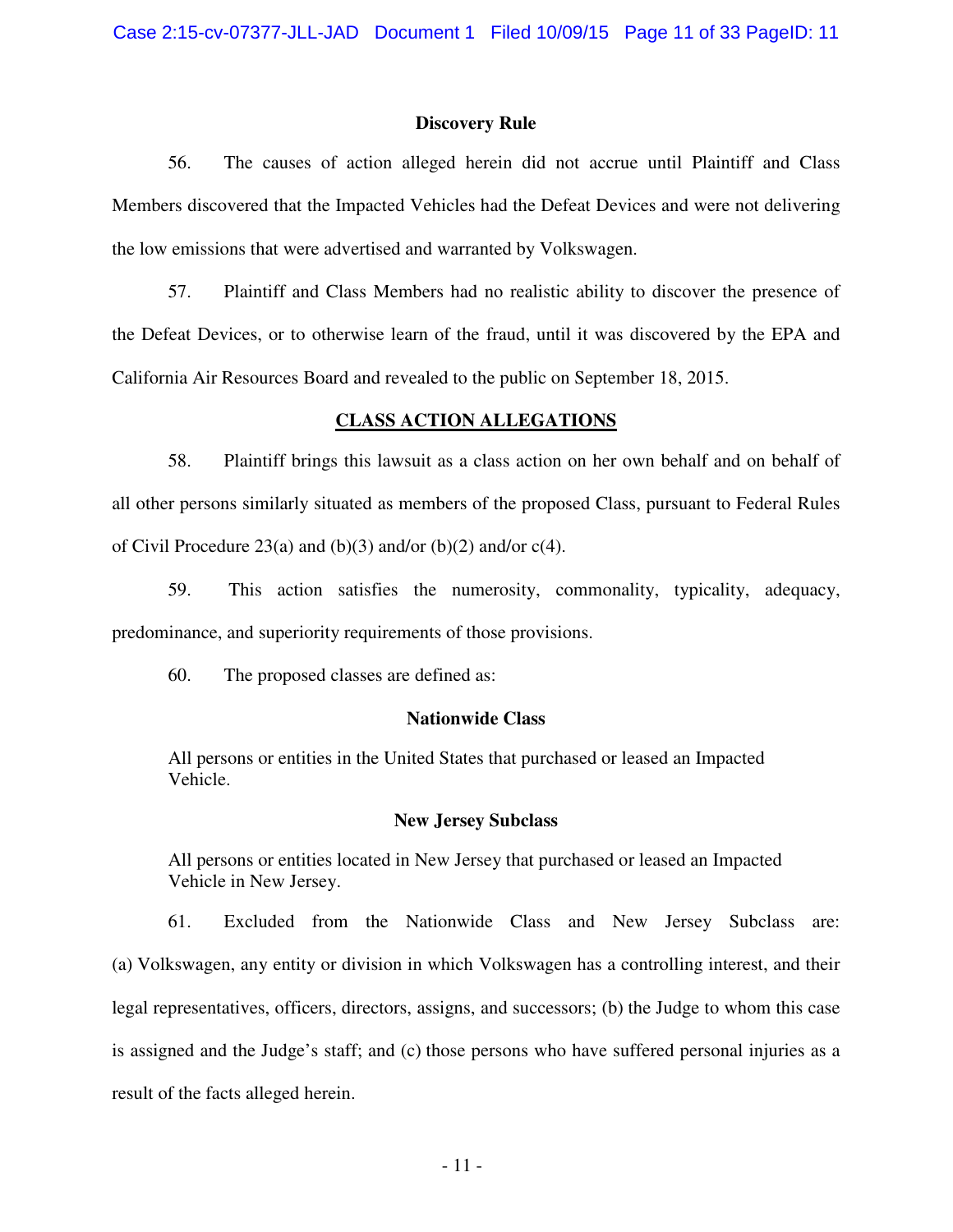62. Plaintiff reserves the right to amend the Class definitions if discovery and further investigation reveal that either Class should be expanded, divided into additional subclasses, or modified in any other way.

#### **Numerosity and Ascertainability**

63. Although the exact number of Class Members is uncertain, the sizes of the Nationwide Class and the New Jersey Subclass are large enough that joinder is impracticable.

64. To date, approximately 482,000 vehicles identified as Impacted Vehicles have been sold or leased in the United States.

65. The disposition of the claims of these Class Members in a single action will provide substantial benefits to all parties and to the Court.

66. Class Members are readily identifiable from information and records in Volkswagen's possession, custody, or control, and/or from state vehicle registration records.

#### **Typicality**

67. Plaintiff's claims are typical of the claims of the Class Members in that the representative Plaintiff, like all Class Members, purchased or leased an Impacted Vehicle designed, manufactured, and distributed by Volkswagen.

68. The representative Plaintiff, like all Class Members, has been damaged by Volkswagen's misconduct.

69. The bases of Volkswagen's misconduct are common to all Class Members and represent a common thread of misconduct resulting in injury to all Class Members.

### **Adequate Representation**

70. Plaintiff is a member of each Class and will fairly and adequately represent and protect the interests of the Class Members.

- 12 -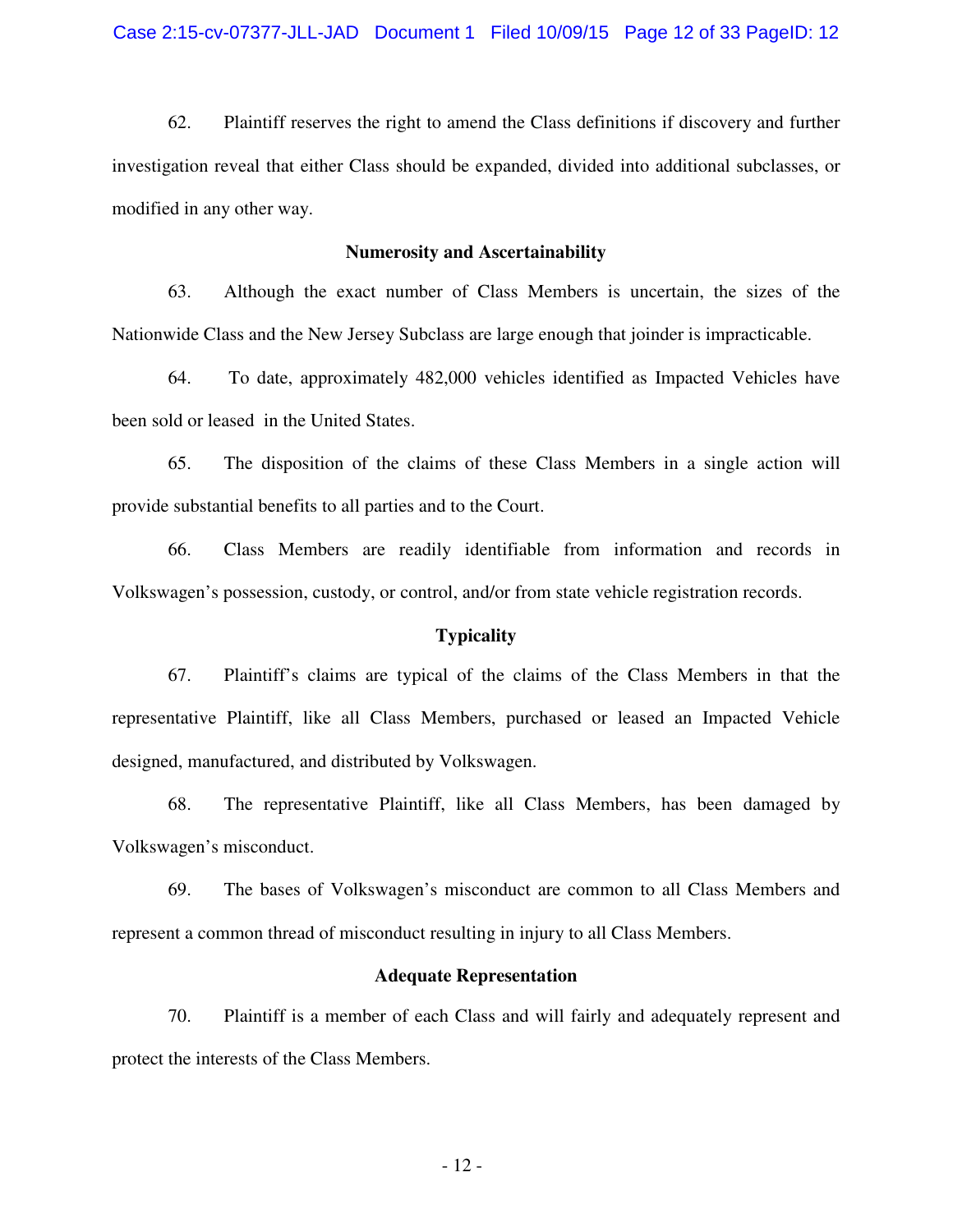#### Case 2:15-cv-07377-JLL-JAD Document 1 Filed 10/09/15 Page 13 of 33 PageID: 13

71. Plaintiff has retained counsel with substantial experience in prosecuting consumer class actions, including actions involving defective products generally, and defective automobile parts specifically.

72. Plaintiff and her counsel are committed to vigorously prosecuting this action on behalf of the Class and have the financial resources to do so.

73. Neither Plaintiff nor her counsel has interests adverse to those of the Class.

### **Predominance of Common Issues**

74. There are numerous questions of law and fact common to Plaintiff and Class Members that predominate over any question affecting only individual Class Members. The answers to these common questions will advance resolution of the litigation as to all Class Members. These common legal and factual issues include:

a. whether the Impacted Vehicles contained Defeat Devices and emitted unlawful levels of pollutants under normal operation;

b. whether Volkswagen knew or should have known about the Defeat Devices and emission levels in the Impacted Vehicles;

c. whether the true nature of the Impacted Vehicles' performance, emissions levels, fuel economy, and the inclusion of the Defeat Devices constitute material facts that reasonable consumers would have considered in deciding whether to purchase an Impacted Vehicle;

d. whether Volkswagen made material misrepresentations regarding the Impacted Vehicles.

e. whether Volkswagen had a duty to disclose the true nature of the Impacted Vehicles to Plaintiff and Class Members;

- 13 -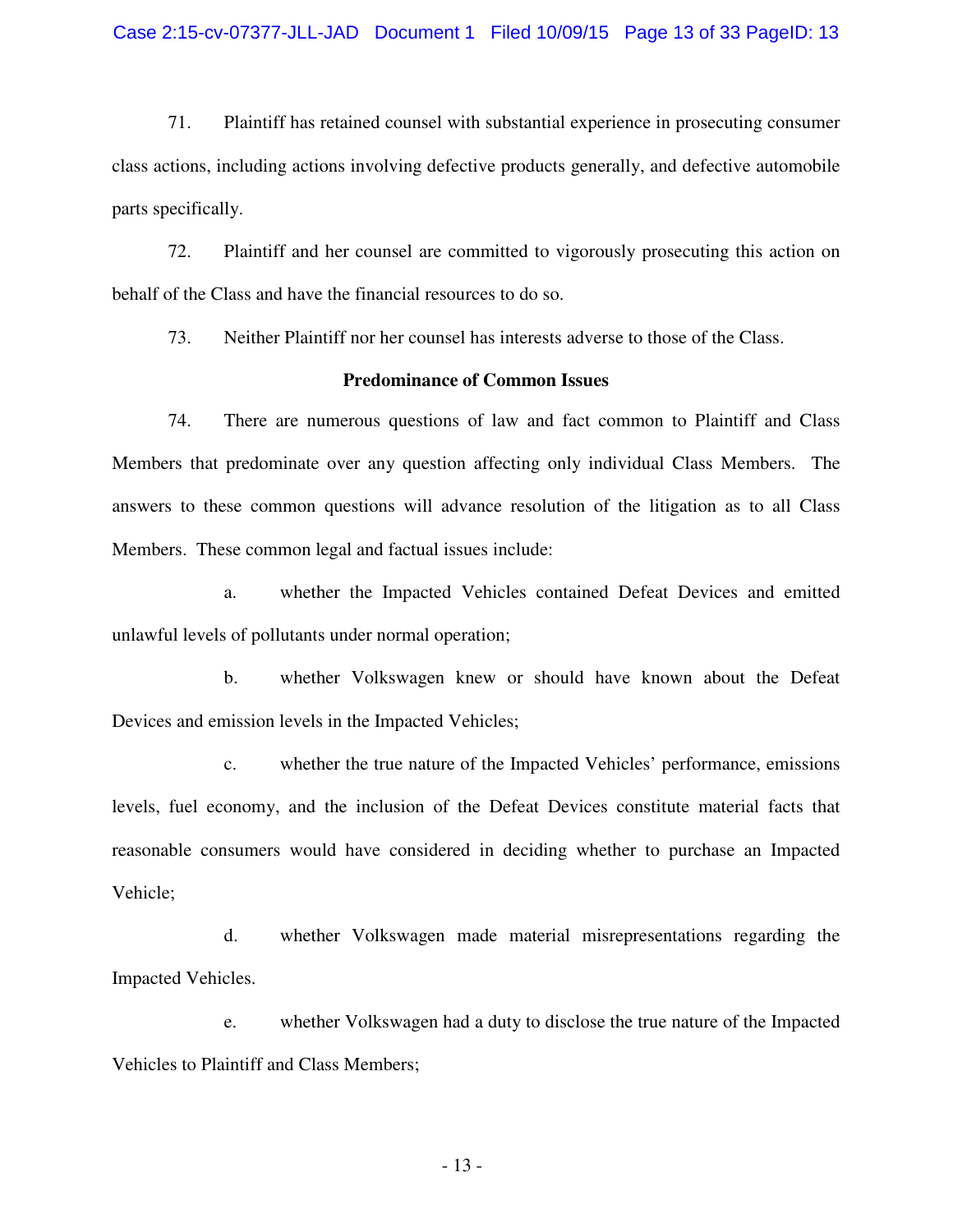f. whether Volkswagen omitted and failed to disclose material facts about the Impacted Vehicles;

g. whether Volkswagen's concealment of the true nature of the Impacted Vehicles would have induced a reasonable consumer to act to their detriment by purchasing and/or leasing the Impacted Vehicles;

h. whether Plaintiff and Class Members are entitled to a declaratory judgment; and

i. whether Plaintiff and Class Members are entitled to equitable relief, including, but not limited to, a preliminary and/or permanent injunction.

#### **Superiority**

75. Plaintiff and Class Members have all suffered and will continue to suffer harm and damages as a result of Volkswagen's unlawful and wrongful conduct. A class action is superior to other available methods for the fair and efficient adjudication of this controversy.

76. Absent a class action, most Class Members would likely find the cost of litigating their claims prohibitively high and would therefore have no effective remedy at law. Because of the relatively small size of the individual Class Members' claims, it is likely that only a few Class Members could afford to seek legal redress for Volkswagen's misconduct. Absent a class action, Class Members will continue to incur damages, and Volkswagen's misconduct will continue without remedy.

77. Class treatment of common questions of law and fact is also superior to initiating multiple individual actions or piecemeal litigation in that class treatment will conserve the resources of the courts and the litigants, and will promote consistency and efficiency of adjudication.

- 14 -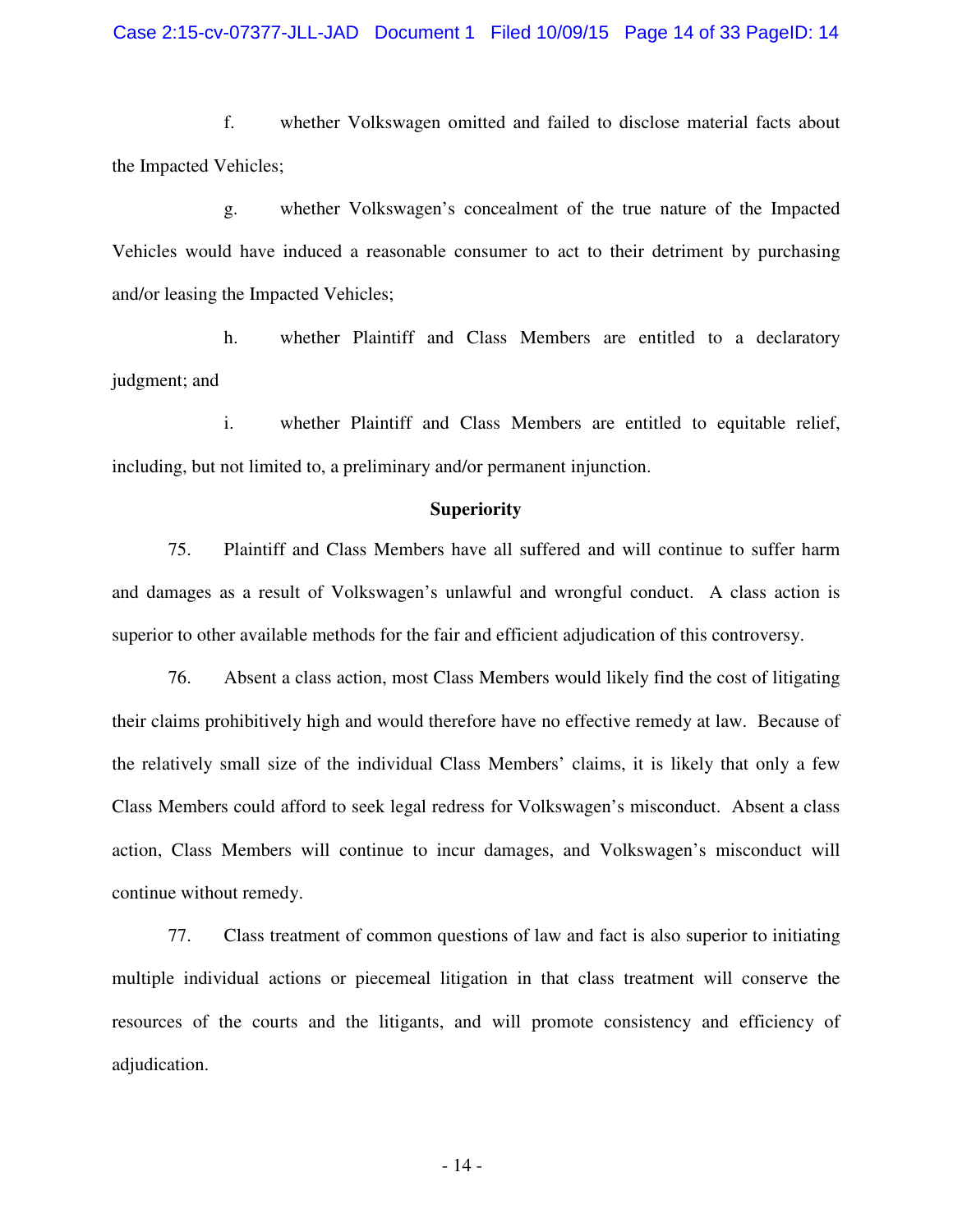#### Case 2:15-cv-07377-JLL-JAD Document 1 Filed 10/09/15 Page 15 of 33 PageID: 15

78. Volkswagen has acted in a uniform manner with respect to Plaintiff and Class Members.

79. Classwide declaratory, equitable, and injunctive relief is appropriate under Rule  $23(b)(1)$  and/or  $(b)(2)$  because Volkswagen has acted on grounds that apply generally to the Class Members, and inconsistent adjudications with respect to the Volkswagen's liability would establish incompatible standards and substantially impair or impede the ability of Class Members to protect their interests.

80. Class wide relief assures fair, consistent, and equitable treatment and protection of all Class Members, and uniformity and consistency in Volkswagen's discharge of their duties to perform corrective action regarding the s.

## **FIRST COUNT Common Law Fraud (Brought on Behalf of the Nationwide Class)**

81. Plaintiff hereby incorporates by reference the allegations contained in the preceding paragraphs of this Complaint.

82. Plaintiff brings this Count on behalf of the Nationwide Class.

83. Volkswagen engaged in both speaking and silent fraud, and in fraudulent and deceptive conduct.

84. As described above, Volkswagen's conduct defrauded Plaintiff and Class Members, intending and leading them to believe, through affirmative misrepresentations, omissions, suppression and concealments of material fact, that the Impacted Vehicles, marketed by Volkswagen as "clean diesel" vehicles, possessed important characteristics that they in fact did not possess—namely the combination of low emissions, high performance, and fuel economy—and inducing their purchases.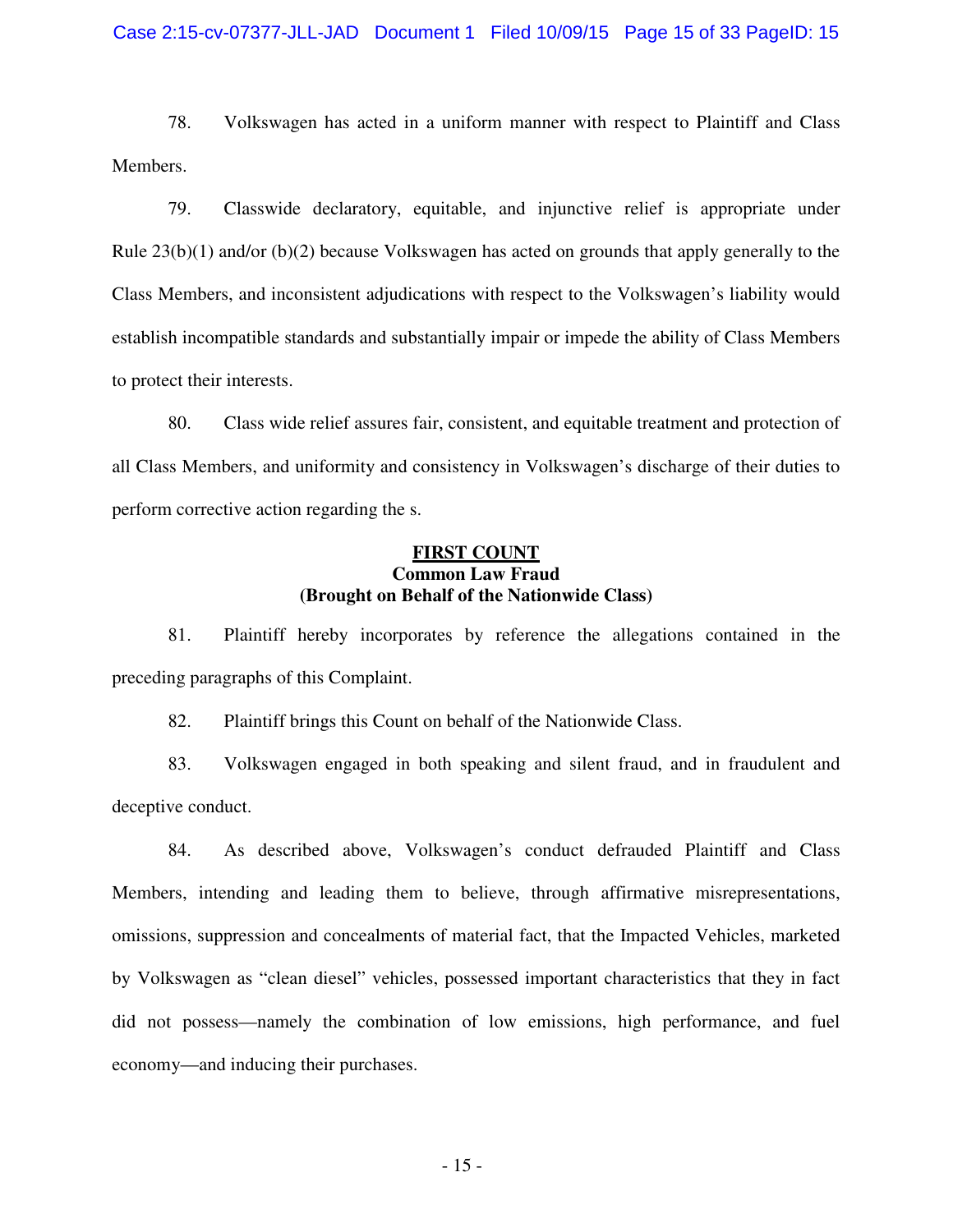#### Case 2:15-cv-07377-JLL-JAD Document 1 Filed 10/09/15 Page 16 of 33 PageID: 16

85. Volkswagen's intentional and material misrepresentations included, among other things, its advertising, marketing materials and messages, and other standardized statements claiming the Impacted Vehicles: (a) were clean and eco-friendly; and (b) combined low emissions with high performance and strong fuel economy.

86. The foregoing misrepresentations were uniform across all Class Members.

87. The same advertisements were utilized by Volkswagen respecting the Impacted Vehicles and the same marketing materials respecting the Impacted Vehicles were distributed to customers and potential customers.

88. The advertisements and marketing materials contained the same standardized general statements relating to the Impacted Vehicles' environmental friendliness, performance and fuel economy.

89. These representations directly contradicted the true nature and hidden design of the Impacted Vehicles and their actual emissions when operating under normal circumstances. Volkswagen knew the representations were false when it made them, and intended to defraud purchasers thereby.

90. Volkswagen also had a duty to disclose, rather than conceal and suppress, the full scope and extent of the emissions deception because:

a. Volkswagen had exclusive knowledge of the actual emissions in the Impacted Vehicles and concealment thereof;

b. The details regarding the actual emissions in the Impacted Vehicles and concealment thereof were known and/or accessible only to Volkswagen;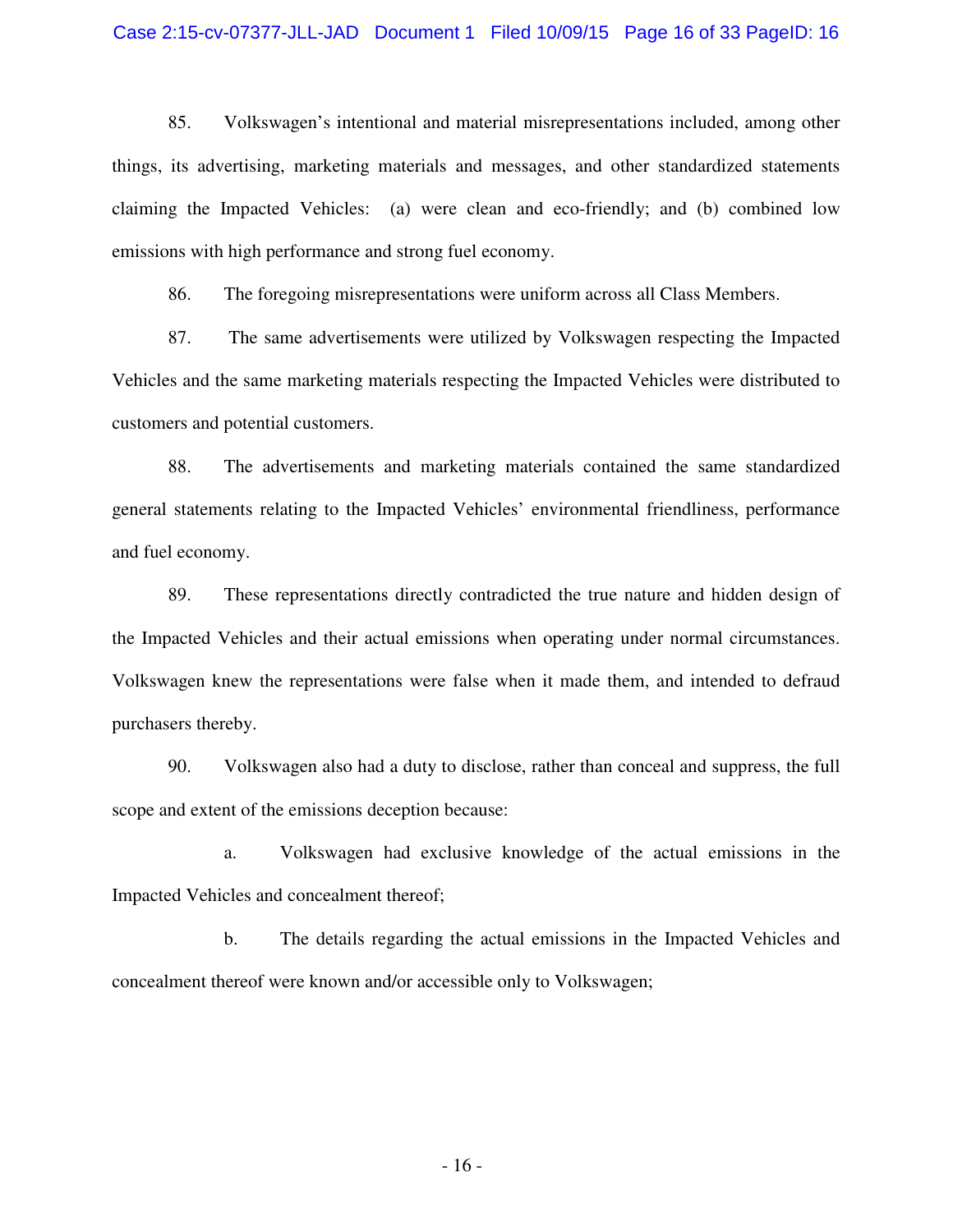c. Volkswagen knew Plaintiff and Class Members did not know and could not reasonably discover the actual emissions in the Impacted Vehicles and the concealment thereof; and

d. Volkswagen made general representations about the qualities of the Impacted Vehicles, including statements about their performance, fuel economy, and emissions, which were misleading, deceptive and incomplete without the disclosure of the fact that Volkswagen secretly designed and installed Defeat Devices on the Impacted Vehicles that was intended to conceal the vehicles' exceedingly high and illegal emission levels from governments, consumers, and the public.

91. Volkswagen's concealment was likewise uniform across all Class Members in that Volkswagen concealed from everyone, including potential customers and regulators, the true facts relating to the emission levels of the Impacted Vehicles.

92. Volkswagen's misrepresentations and omissions were material in that they would affect a reasonable consumer's decision to purchase or lease an Impacted Vehicle.

93. Consumers paid a premium for the clean diesel Impacted Vehicles precisely because they supposedly offered low emissions and fuel economy without sacrificing performance.

94. Volkswagen's conduct, misrepresentations, omissions, concealment, and suppression undermined the core value proposition that induced consumers to purchase or lease the Impacted Vehicles, and directly affect both the quality and worth of the vehicles.

95. Volkswagen's intentionally deceptive conduct—its silent fraud and fraud by concealment—likewise induced the Impacted Vehicles' purchase by Plaintiff and Class Members, and the resulting harm and damage to them.

- 17 -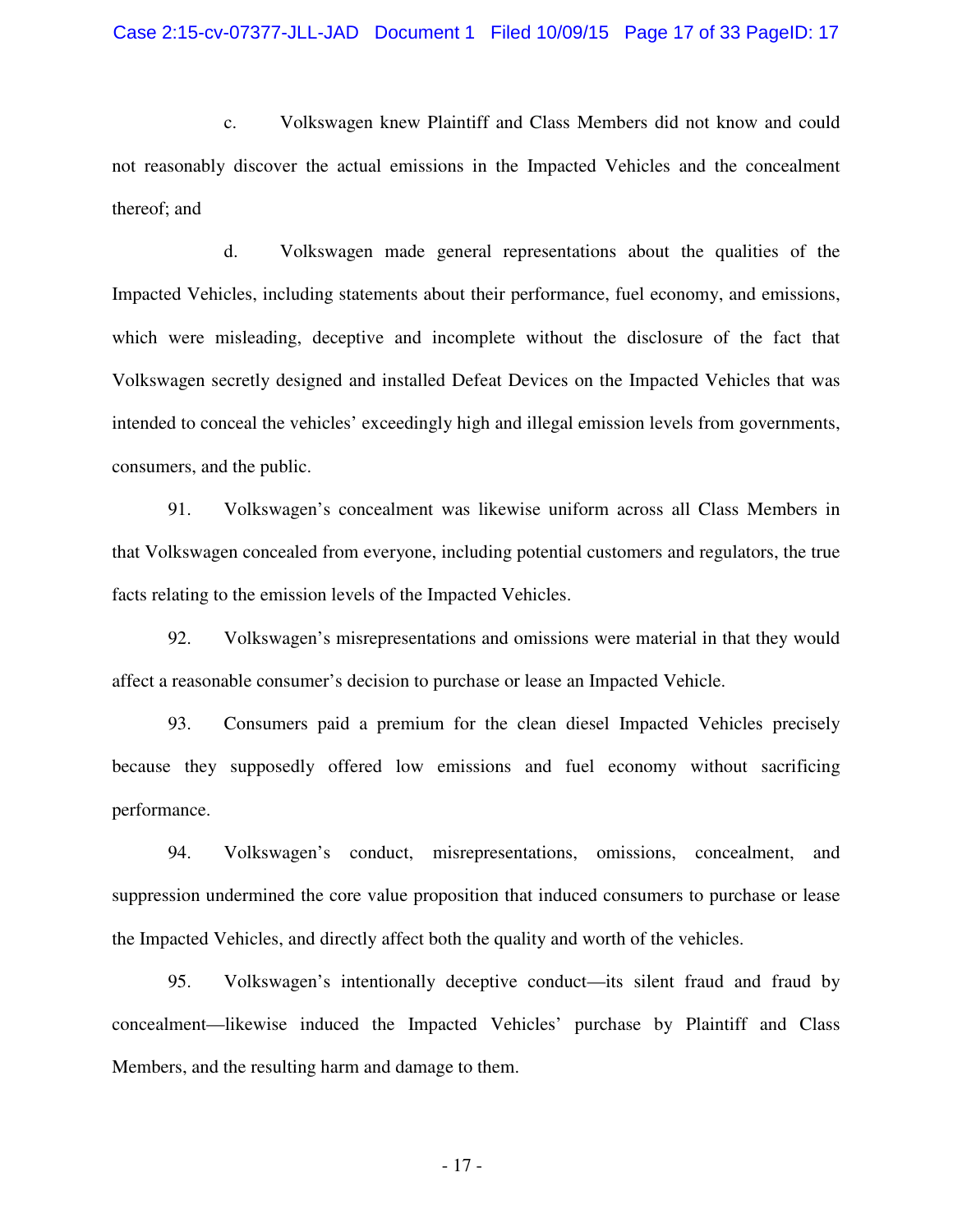#### Case 2:15-cv-07377-JLL-JAD Document 1 Filed 10/09/15 Page 18 of 33 PageID: 18

96. Plaintiff relied upon Volkswagen's misrepresentations and concealment of the true facts.

97. Class Members are presumed to have relied upon Volkswagen's misrepresentations and concealment of the true facts because those facts are material to reasonable consumers' purchases of the Impacted Vehicles.

98. As a result of Volkswagen's inducements, Plaintiff and Class Members have sustained significant damage, including, but not limited to, lost vehicle value and diminished vehicle quality and utility.

99. Volkswagen is therefore liable to Plaintiff and Class Members in an amount to be proven at trial.

100. Volkswagen intentionally designed and engineered its "clean diesel" vehicles to deceive and cheat regulators and its customers.

101. Volkswagen touted the performance and environmental virtues of these vehicles, while concealing and suppressing the truth about them, for the purpose of inducing Plaintiff and the Class to buy them.

102. Volkswagen's fraud caused both the purchase and the harm.

103. In order to undo this harm, Volkswagen must repair or remediate the vehicles so that they deliver everything it promised when it sold them, or undertake to buy them back from Class Members in terms that are just and equitable under principles of rescission, restitution, and benefit of the bargain.

104. Volkswagen's conduct was systematic, repetitious, knowing, intentional, and malicious, and demonstrated a lack of care and reckless disregard for the rights and interests of Plaintiff, the public, and the environment.

- 18 -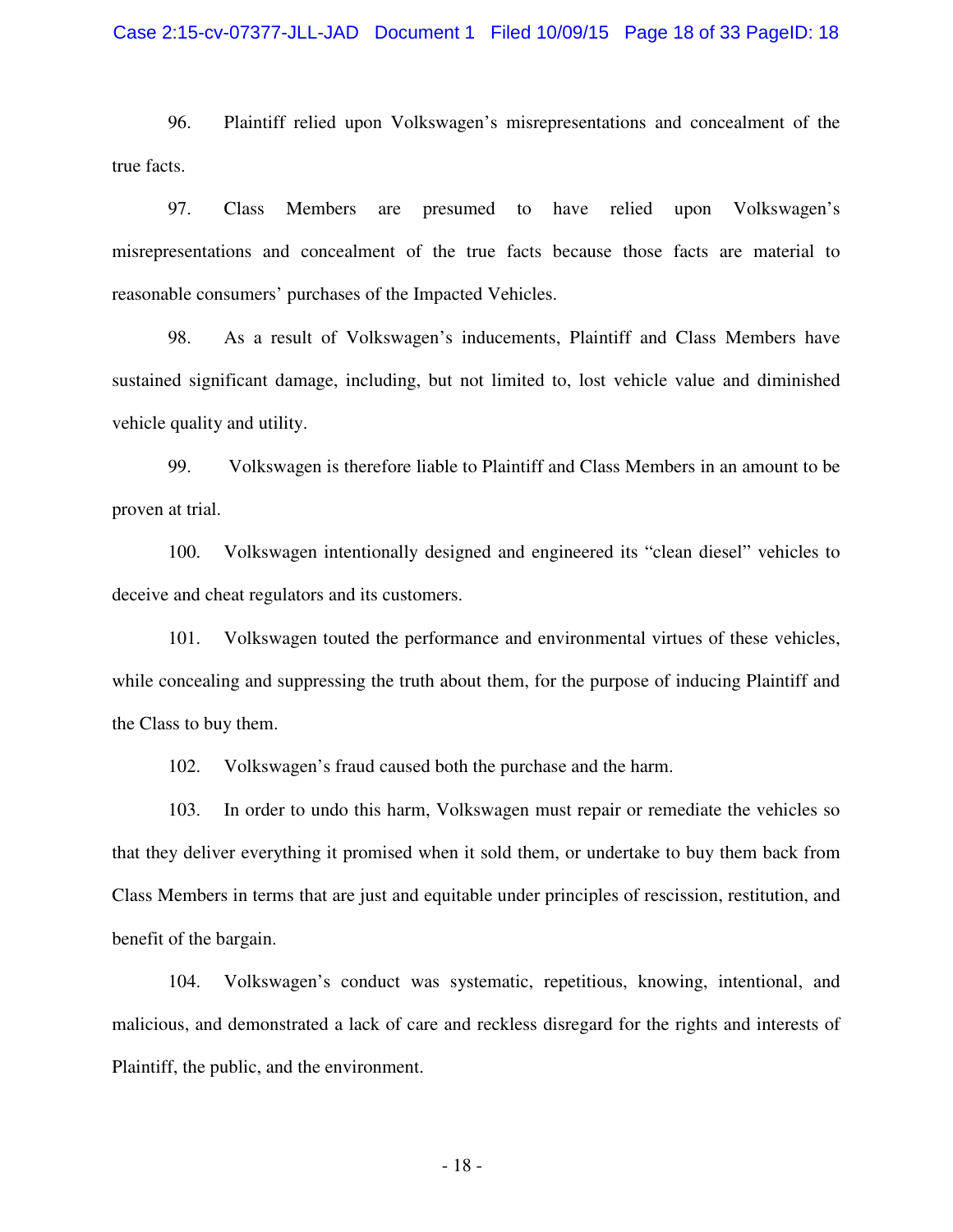105. Volkswagen's conduct thus warrants an assessment of punitive damages, consistent with the actual harm it has caused, the reprehensibility of its conduct, and the need to punish and deter such conduct.

## **SECOND COUNT Unjust Enrichment (Brought on Behalf of the Nationwide Class)**

106. Plaintiff hereby incorporates by reference the allegations contained in the preceding paragraphs of this Complaint.

107. Plaintiff brings this Count on behalf of the Nationwide Class.

108. Volkswagen has been unjustly enriched in that it intentionally sold or leased the Impacted Vehicles with Defeat Devices which were intended to mask the fact that the Impacted Vehicles did not comply with applicable automobile exhaust regulations and could not deliver the combination of low emissions, high performance, and fuel economy promised to consumers.

109. Plaintiff and Class Members conferred a benefit on Volkswagen by purchasing or leasing , and paying a premium for, the Impacted Vehicles.

110. When purchasing or leasing their vehicles, Plaintiff and Class Members reasonably believed that the Impacted Vehicles complied with applicable environmental regulations and, if properly tested in accordance with EPA mileage standards, would achieve the mileage stated on the window sticker of the vehicles.

111. Plaintiff and Class Members got less than what they paid for their Impacted Vehicles.

112. Volkswagen knows of and appreciates the benefit conferred by Plaintiff and Class Members and has retained that benefit notwithstanding its knowledge that the benefit is unjust.

113. Volkswagen should therefore be required to disgorge the unjust enrichment.

- 19 -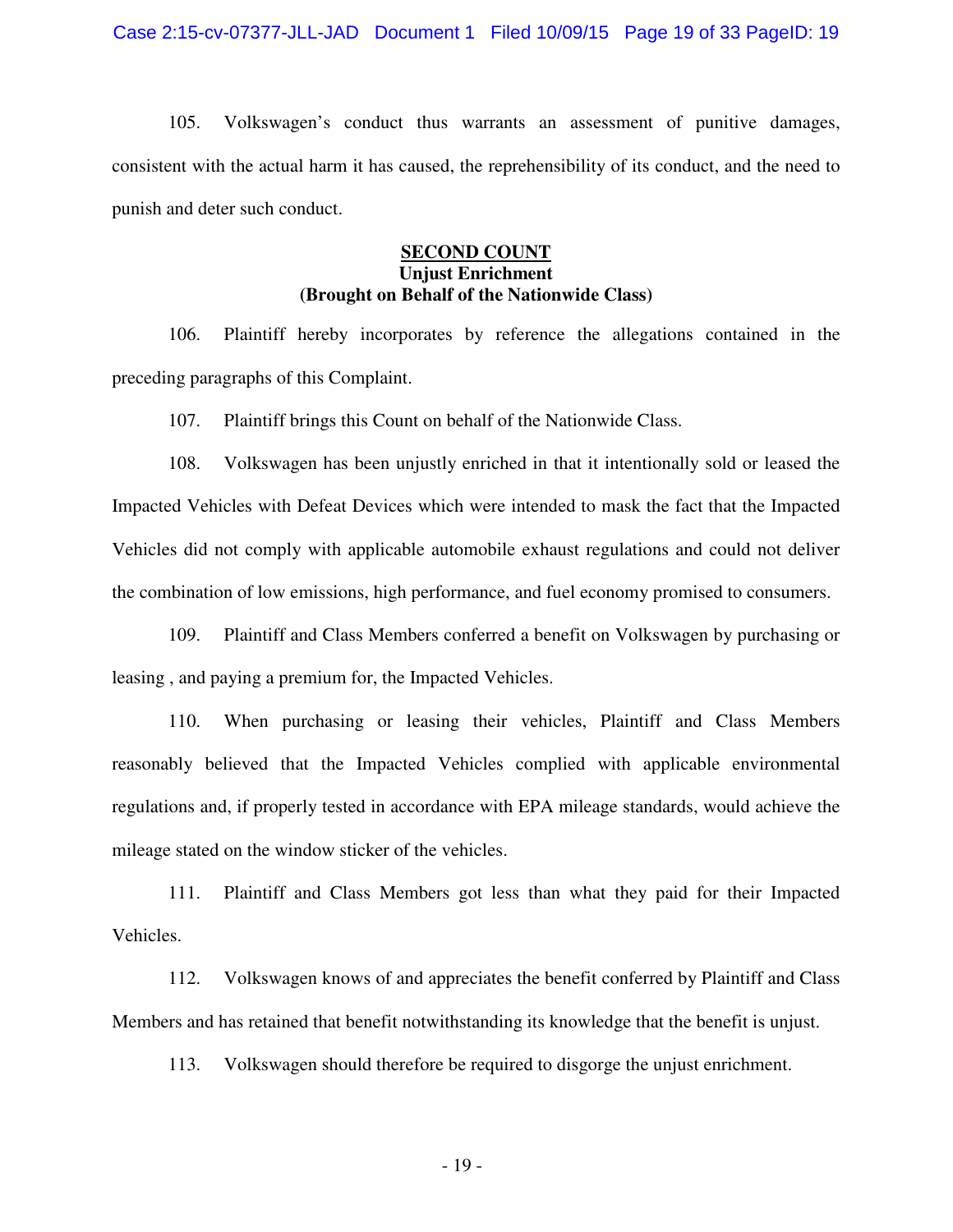## **THIRD COUNT Breach Of Express Warranty (Brought on Behalf of the Nationwide Class)**

114. Plaintiff hereby incorporates by reference the allegations contained in the preceding paragraphs of this Complaint.

115. Plaintiff brings this Count on behalf of the Nationwide Class.

116. By advertising the "green" and "clean" qualities of its diesel engines, Volkswagen expressly warranted to Plaintiff and Class Members that the vehicles at least complied with all applicable laws and regulations relating to exhaust emissions, as it would be impossible for an automobile to be "green" if it emitted more pollutants than were allowed by applicable environmental laws and regulations.

117. By advertising the low emissions in combination with statements regarding the performance, torque, and fuel efficiency, Volkswagen warranted to purchasers of the Impacted Vehicles that the vehicles would exhibit this combination of characteristics.

118. Such statements became the basis of the bargain for Plaintiff and Class Members because such statements are among the facts a reasonable consumer would consider material in the purchase of a vehicle.

119. Volkswagen stated that the Impacted Vehicles achieved certain fuel economy when tested in accordance with applicable EPA regulations.

120. These statements created an express warranty that the vehicle achieved the stated fuel efficiency, allowing consumers to make apples-to-apples comparisons with other vehicles.

121. Testing under EPA regulations presupposes that the vehicles comply with all laws and regulations applicable to automobiles, including environmental regulations.

- 20 -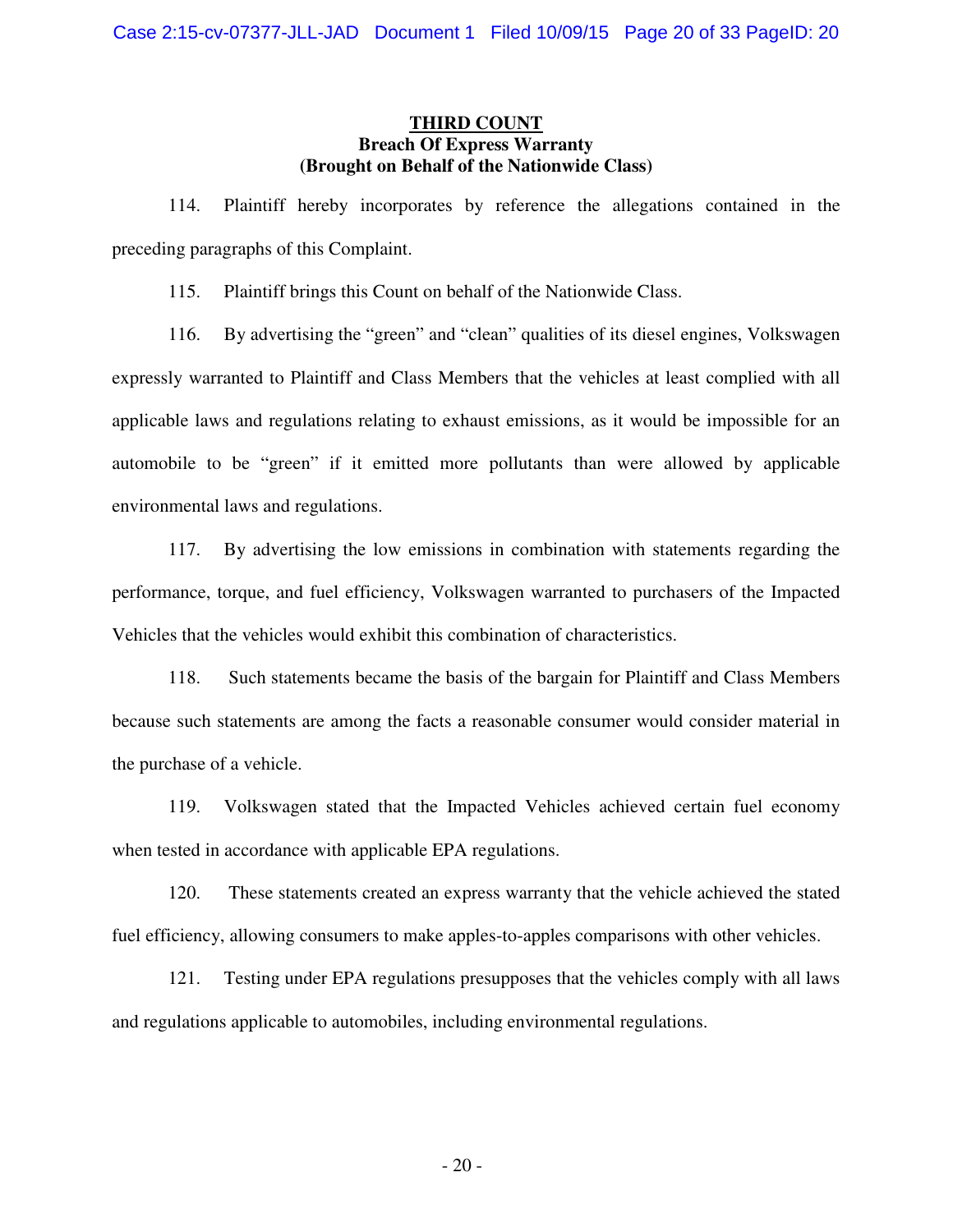Case 2:15-cv-07377-JLL-JAD Document 1 Filed 10/09/15 Page 21 of 33 PageID: 21

122. Had the Impacted Vehicles been tested in accordance with EPA fuel efficiency standards while also complying with pollution regulations, they would have achieved significantly lower fuel efficiency than was stated on the EPA mileage sticker on the vehicle.

123. The Impacted Vehicles are not adequately labeled because they misstate that the Impacted Vehicles comply with EPA regulations, and the stated gas mileage for comparison purposes was not achieved by testing in accordance with EPA testing procedures.

124. As a result of the foregoing breaches of express warranty, Plaintiff and Class Members have been damaged.

## **FOURTH COUNT Violation Of Magnuson-Moss Act, 15 U.S.C. §§ 2301,** *Et Seq.* **– Implied Warranty (Brought on Behalf of the Nationwide Class)**

125. Plaintiff hereby incorporates by reference the allegations contained in the preceding paragraphs of this Complaint.

126. Plaintiff brings this Count on behalf of the Nationwide Class.

127. The Impacted Vehicles are "consumer products" within the meaning of the Magnuson-Moss Warranty Act, 15 U.S.C. § 2301(1).

128. Plaintiff and Class Members are "consumers" within the meaning of the Magnuson-Moss Warranty Act, 15 U.S.C. § 2301(3), because they are persons entitled under applicable state law to enforce against the warrantor the obligations of its express and implied warranties.

129. Volkswagen is a "supplier" and "warrantor" within the meaning of the Magnuson-Moss Warranty Act, 15 U.S.C. § 2301(4)-(5).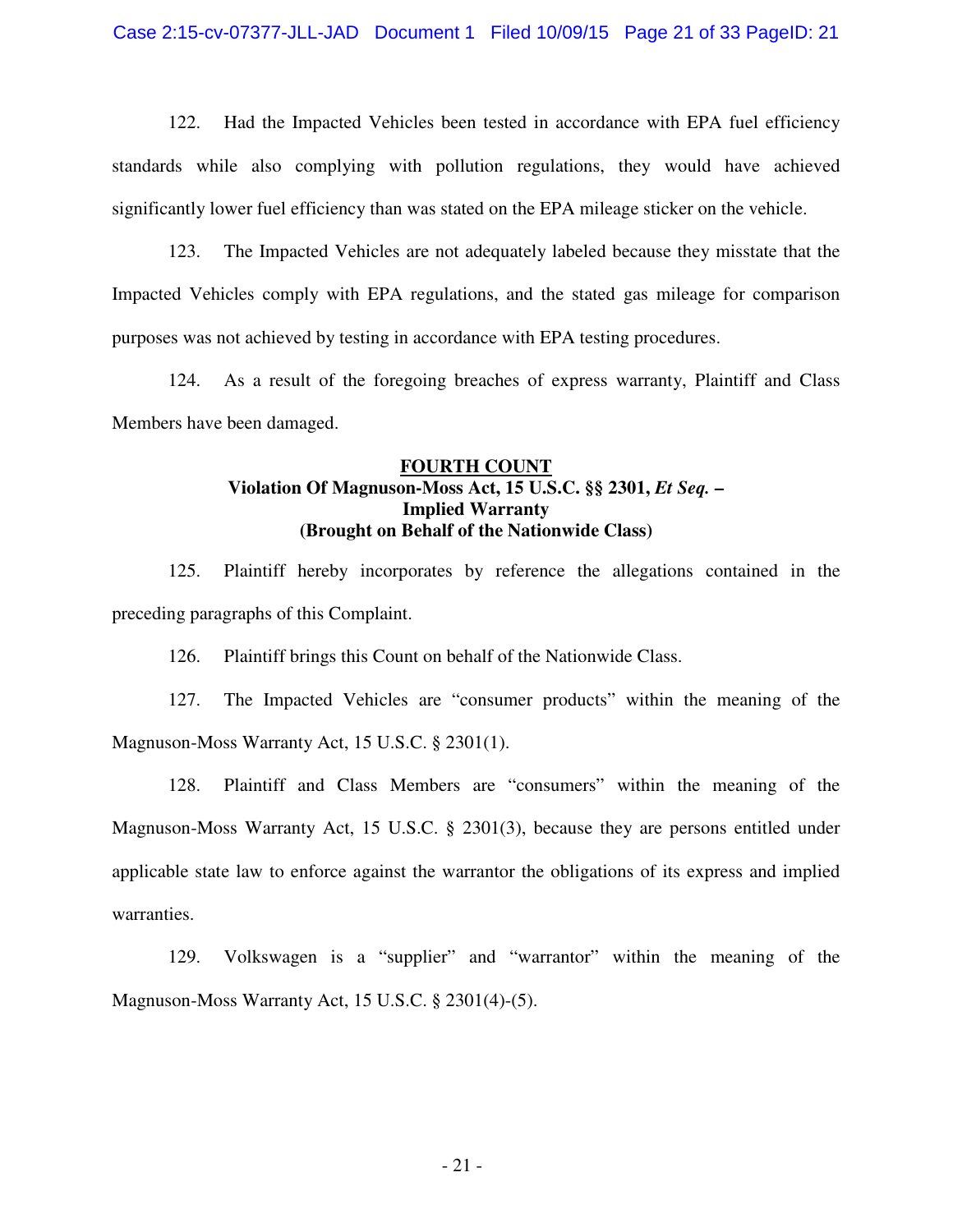130. Section 2310(d)(1) of Chapter 15 of the United States Code provides a cause of action for any consumer who is damaged by the failure of a warrantor to comply with a written or implied warranty.

131. Volkswagen provided Plaintiff and Class Members with an implied warranty of merchantability in connection with the purchase or lease of their vehicles that is an "implied warranty" within the meaning of the Magnuson-Moss Warranty Act, 15 U.S.C. § 2301(7).

132. As a part of the implied warranty of merchantability, Volkswagen warranted that the Impacted Vehicles would pass without objection in the trade as designed, manufactured, and marketed, and were adequately labeled.

133. Volkswagen breached these implied warranties, as described in more detail above, and are therefore liable to Plaintiff and the Class pursuant to 15 U.S.C. § 2310(d)(1).

134. Any efforts to limit the implied warranties in a manner that would exclude coverage of the Impacted Vehicles is unconscionable, and any such effort to disclaim, or otherwise limit, liability for the Impacted Vehicles is null and void.

135. Plaintiff and Class Members have had sufficient direct dealings with either Volkswagen or its agents (dealerships) to establish privity of contract.

136. Plaintiff and Class Members are intended third-party beneficiaries of contracts between Volkswagen and its dealers, and specifically, of the implied warranties.

137. The dealers were not intended to be the ultimate consumers of the Impacted Vehicles and have no rights under the warranty agreements provided with the vehicles.

138. The warranty agreements were designed for and intended to benefit consumers.

139. Pursuant to 15 U.S.C. § 2310(e), Plaintiff is entitled to bring this class action and is not required to give Volkswagen notice and an opportunity to cure until such time as the Court

- 22 -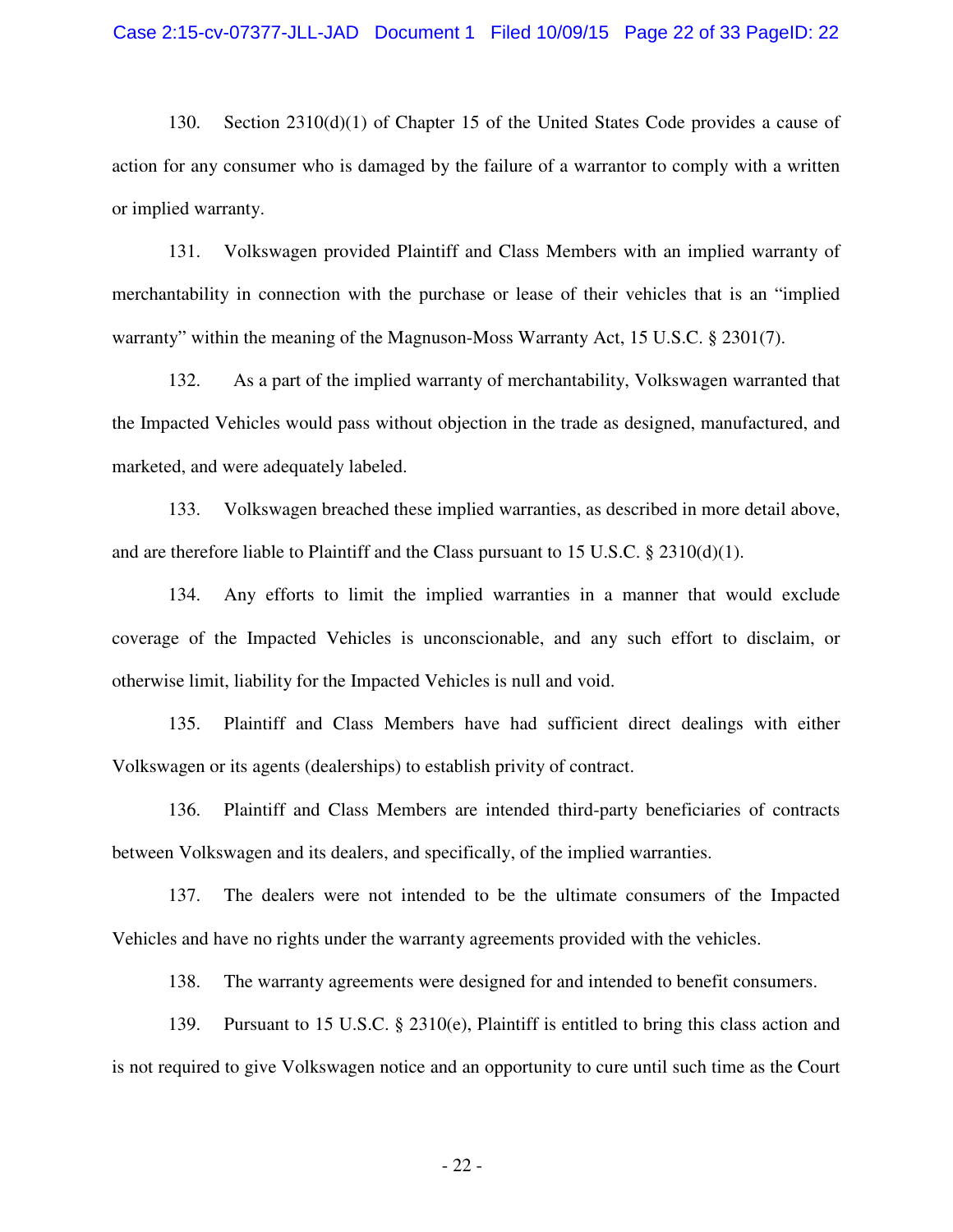#### Case 2:15-cv-07377-JLL-JAD Document 1 Filed 10/09/15 Page 23 of 33 PageID: 23

determines the representative capacity of Plaintiff pursuant to Rule 23 of the Federal Rules of Civil Procedure.

140. Plaintiff's individual claims place into controversy an amount equal to or exceeding \$25. The amount in controversy of this entire action exceeds the sum of \$50,000, exclusive of interest and costs, computed on the basis of all claims to be determined in this lawsuit.

141. Plaintiff, individually and on behalf of Class Members, seeks all damages permitted by law, including diminution in value of their vehicles, in an amount to be proven at trial.

142. Pursuant to 15 U.S.C. § 2310(d)(2), Plaintiff and Class Members are entitled to recover a sum equal to the aggregate amount of costs and expenses (including attorneys' fees based on actual time expended) determined by the Court to have reasonably been incurred by Plaintiff and Class Members in connection with the commencement and prosecution of this action.

143. Plaintiff and Class Members are also entitled to equitable relief under 15 U.S.C. §  $2310(d)(1)$ .

## **FIFTH COUNT Violation Of 18 U.S.C. § 1962(c), The Racketeer Influenced And Corrupt Organizations Act ("RICO")) (Brought on Behalf of the Nationwide Class)**

144. Plaintiff hereby incorporates by reference the allegations contained in the preceding paragraphs of this Complaint.

145. Plaintiff brings this Count on behalf of the Nationwide Class.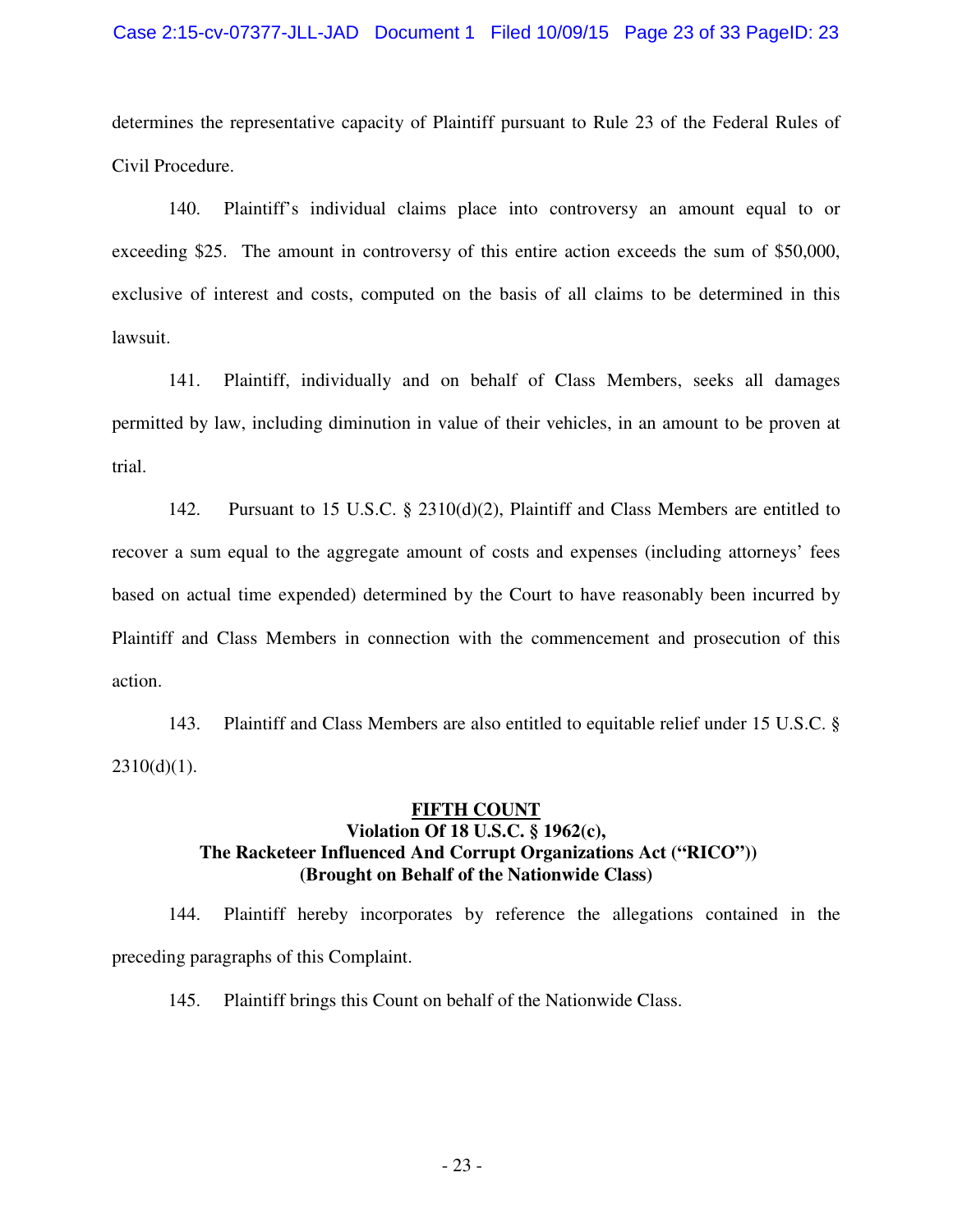146. Plaintiff and Class Members are "person[s] injured in his or her business or property" by reason of Volkswagen's violation of RICO within the meaning of 18 U.S.C. §  $1964(c)$ .

147. Volkswagen, Volkswagen AG, and Bosch are all "persons" under 18 U.S.C. § 1961(3).

148. Volkswagen, Volkswagen AG, and Bosch violated 18 U.S.C. § 1962(c) by participating in or conducting the affairs of the Clean Diesel RICO Enterprise through a pattern of repeatedly defrauding consumers.

149. The methodology of the fraud is set forth above and is described in this Count. The persons participating in the Clean Diesel RICO Enterprise and their respective roles in the Enterprise are set forth below.

150. For purposes of this Count, Volkswagen, Volkswagen AG, and Bosch undertook a fraudulent scheme to sell or lease the Impacted Vehicles through the use of false and misleading statements and omissions relating to the environmental and performance qualities of the Impacted Vehicles, through the use of the U.S. mails, and interstate and international wire, radio and television transmissions.

151. At all relevant times and as described above, Volkswagen, Volkswagen AG, and Bosch carried out their scheme to defraud Plaintiff and Class Members in connection with the conduct of an "enterprise" within the meaning of 18 U.S.C. § 1961(4).

152. The Enterprise consisted of the following persons, and others presently unknown, who constitute an "association-in-fact enterprise" within the meaning of RICO and who collectively constitute the "Clean Diesel RICO Enterprise" or "Enterprise": (a) Volkswagen; (b) Volkswagen AG; and (c) Bosch.

- 24 -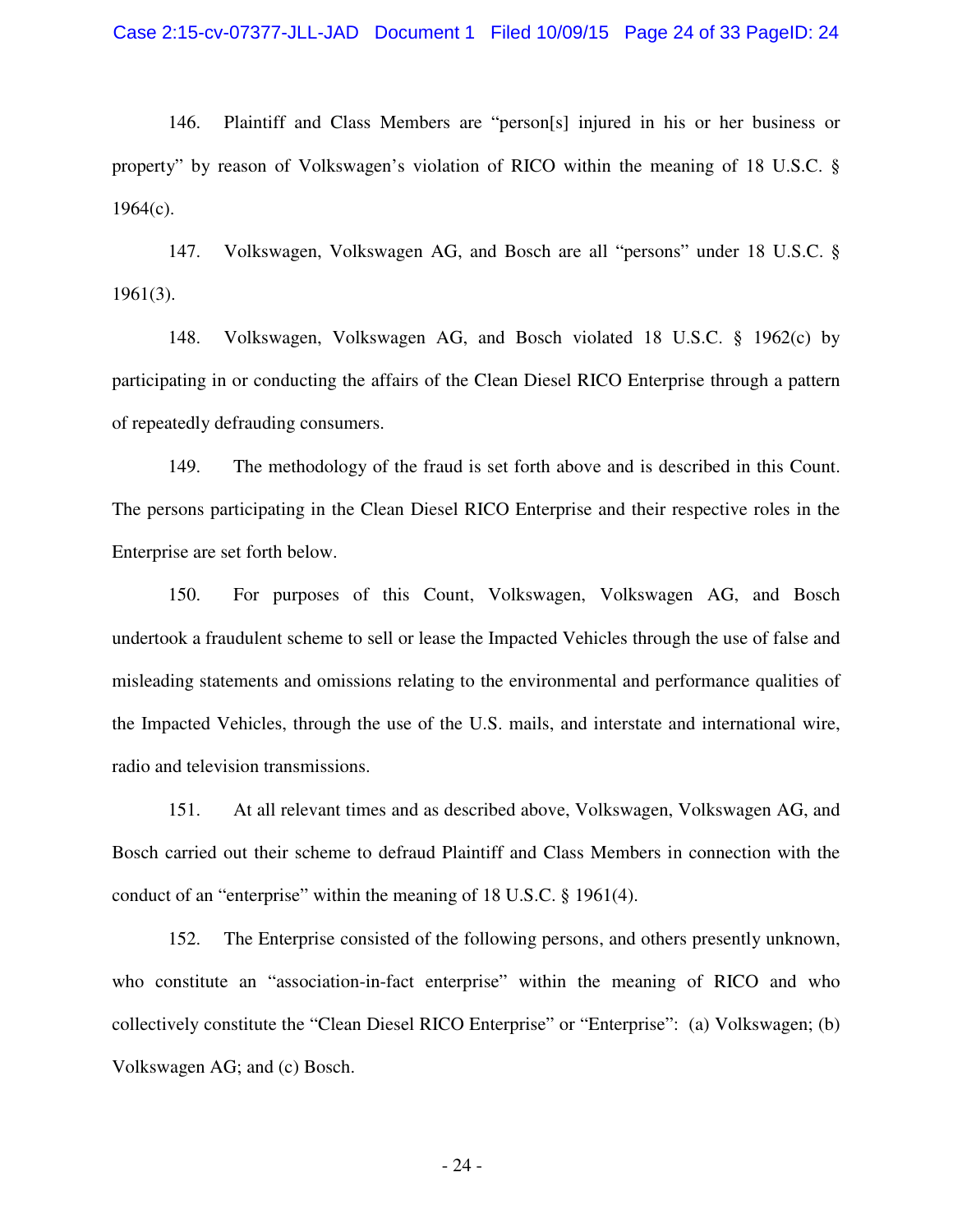#### Case 2:15-cv-07377-JLL-JAD Document 1 Filed 10/09/15 Page 25 of 33 PageID: 25

153. The Clean Diesel RICO Enterprise, whose activities affected interstate and foreign commerce, is an association in fact of individuals and corporate entities within the meaning of 18 U.S.C. § 1961(4) and consists of persons associated together for the common purpose of selling the Impacted Vehicles that the members of the Clean Diesel RICO Enterprise knew did not actually comply with U.S. environmental laws, were not "green," and could not deliver the performance and fuel efficiency promised by Volkswagen if the Impacted Vehicles had complied with U.S. environmental laws.

154. Volkswagen, Volkswagen AG and Bosch and their respective officers and employees together developed the Impacted Vehicles with the Defeat Devices and Volkswagen and Volkswagen AG developed the false, misleading and/or deceptive advertisements for them, as described above.

155. The Clean Diesel RICO Enterprise was formed in or about 2009 and continues to the present.

156. The Clean Diesel RICO Enterprise was separate and distinct from the pattern of racketeering activity.

157. The Enterprise was an ongoing organization or group and existed to advance the interests of the individual entities that comprise its membership, *i.e*., selling or leasing the Impacted Vehicles described above.

158. The Clean Diesel RICO Enterprise members all served the common purpose of selling or leasing as many Impacted Vehicles as possible, therein maximizing their own profits and revenues and sharing the bounty derived from deceived and defrauded consumers.

159. Each member of the Clean Diesel RICO Enterprise benefited from the common purpose: Volkswagen and Volkswagen AG sold or leased more Impacted Vehicles, and received

- 25 -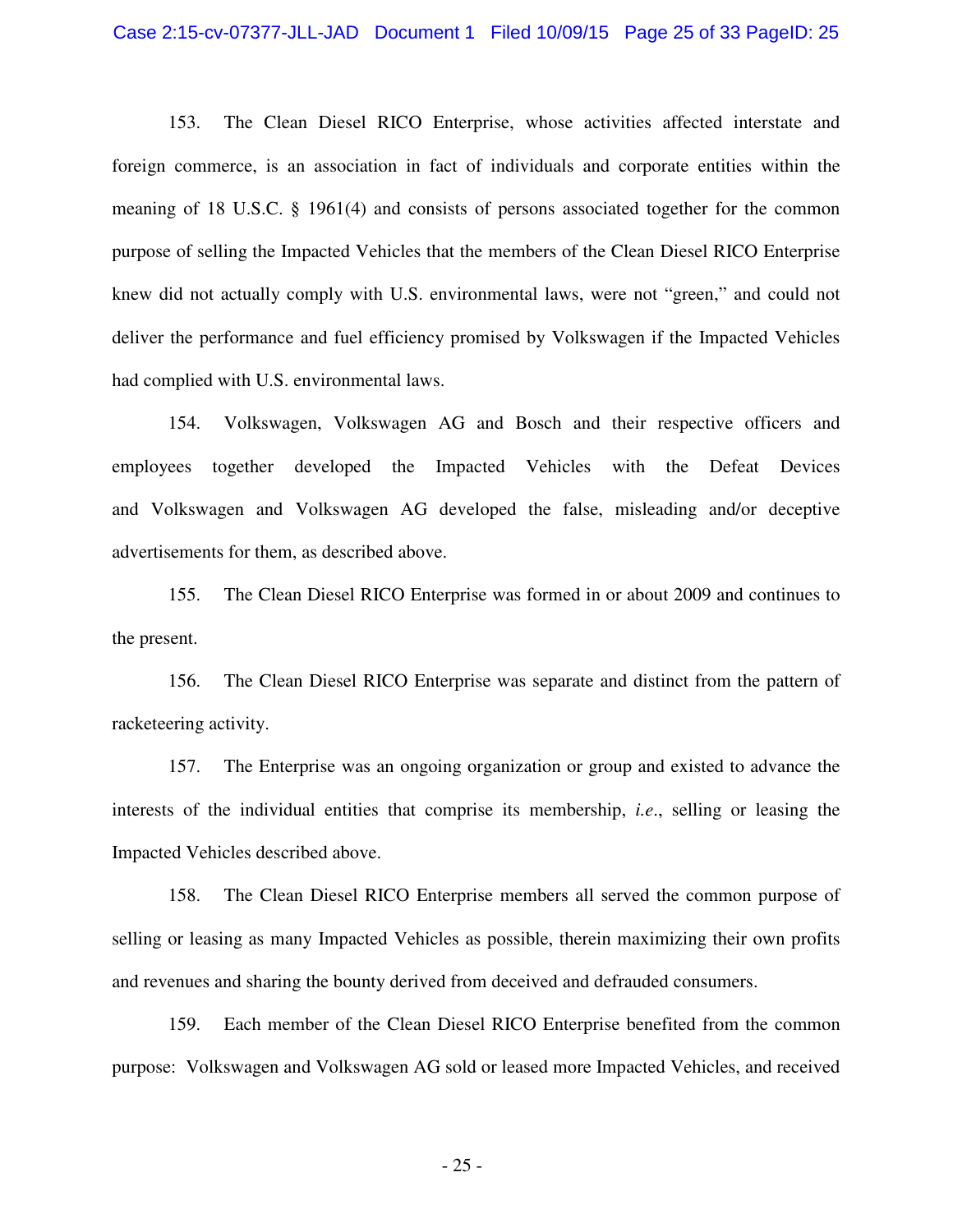#### Case 2:15-cv-07377-JLL-JAD Document 1 Filed 10/09/15 Page 26 of 33 PageID: 26

more for those than they otherwise would have, had the impacted Vehicles been truthfully advertised, marketed and labeled; because Volkswagen and Volkswagen AG sold or leased more Impacted Vehicles, Bosch sold more components to go into the Impacted Vehicles, thus earning more profits than it would have otherwise.

160. The Clean Diesel RICO Enterprise also exists for the legitimate purpose of selling automobiles. It operates within a framework that includes the sale of other automobiles that are not infected with fraud.

161. Each member of the Enterprise performs a role in the group consistent with its structure that furthers the activities of the Clean Diesel RICO Enterprise in connection with the Enterprise members' sale of Impacted Vehicles to consumers.

162. Alternatively, the Enterprise was formed solely for the purpose of carrying out the pattern of racketeering acts described herein.

163. Through the conduct of the Enterprise, Volkswagen, Volkswagen AG, and Bosch undertook a fraudulent scheme to sell the Impacted Vehicles based upon the false and misleading misrepresentations and omissions set forth herein.

164. Through this scheme, Volkswagen, Volkswagen AG, and Bosch and others agreed to utilize the false and misleading representations and omissions relating to the Impacted Vehicles in a conscious and deliberate effort to sell Impacted Vehicles at a premium price, while in fact, the Impacted Vehicles were not "green", and could not achieve the advertised performance and fuel efficiency had they complied with applicable environmental laws.

165. Alternatively, the Impacted Vehicles sold or leased through the Clean Diesel RICO Enterprise had significantly less value than consumers paid for them because they were

- 26 -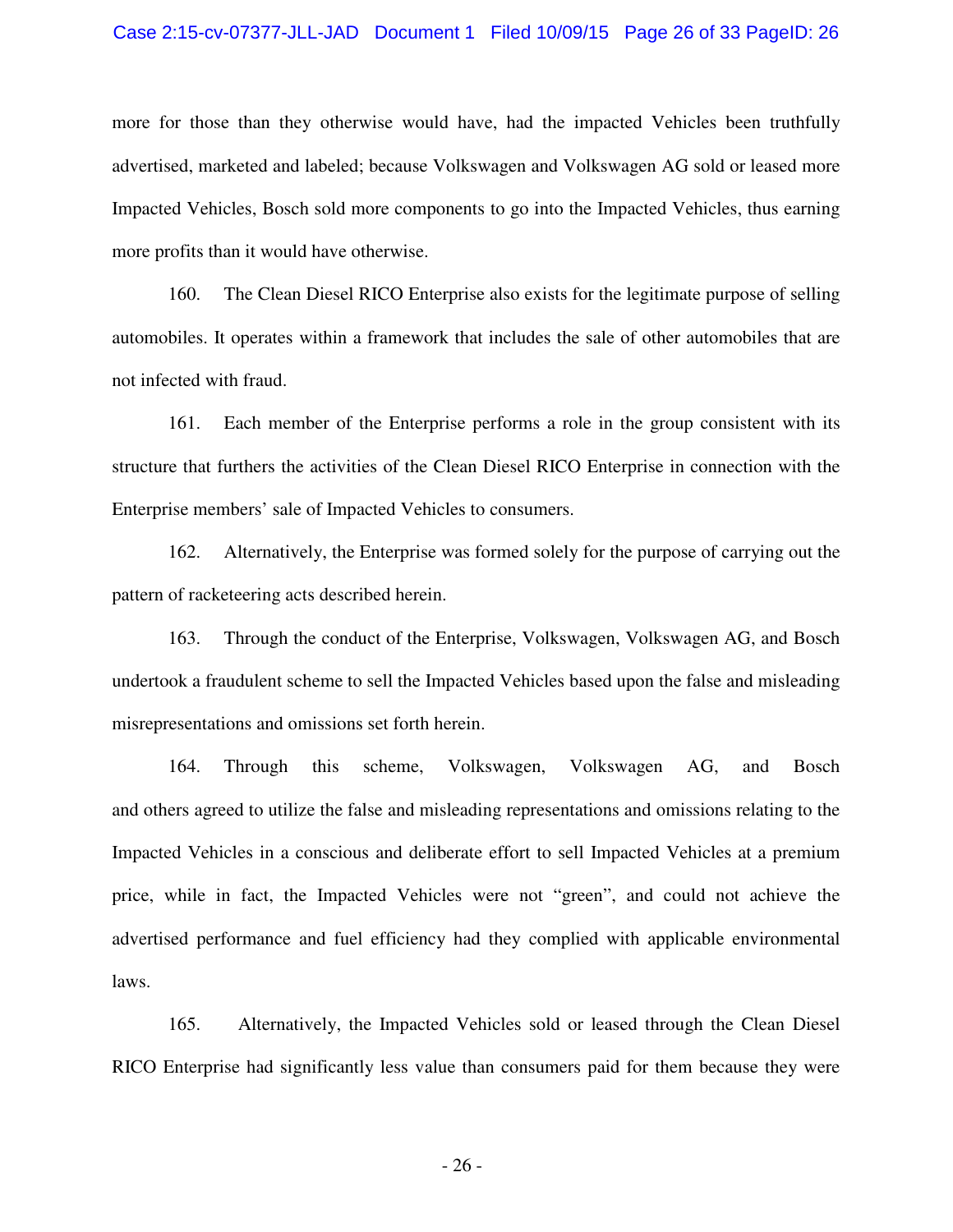#### Case 2:15-cv-07377-JLL-JAD Document 1 Filed 10/09/15 Page 27 of 33 PageID: 27

illegal to sell or lease in the first instance and now have significantly lower resale or residual value as a result of the fraud becoming public.

166. In furtherance of the scheme, Volkswagen and Volkswagen AG engaged in thousands of acts of mail fraud and wire fraud, each of which constitute "racketeering activity," as that term is defined in 18 U.S.C. § 1961(1).

167. Those acts of mail fraud and wire fraud include generally distributing the false and misleading marketing materials described herein via mail, television, radio, and the Internet to members of the public as well as communicating among themselves with respect to the scheme via interstate and international email and telephone with the common purpose of selling or leasing the Impacted Vehicles to an unsuspecting public based upon the fraudulent and deceptive representations and omissions described above.

168. In addition to the foregoing, each download or view of an advertisement or video on the internet constituted a separate offense of wire fraud.

169. As a direct result of the foregoing violations of 18 U.S.C. § 1962(d), Plaintiff and Class Members have been injured in their business and/or property in multiple ways, including that they paid for Impacted Vehicles which did not, and could not, provide the benefits promised in the advertisements and other promotional materials associated with the vehicles and incurred resulting out-of-pocket losses.

170. But for the predicate acts described above – Volkswagen and Volkswagen AG's numerous false and misleading statements (and marketing and advertising containing omissions) sent via the U.S. mail and interstate wires – Plaintiff and Class Members would not have paid as high a price as they did for the Impacted Vehicles, or would not have purchased or leased the Impacted Vehicles.

- 27 -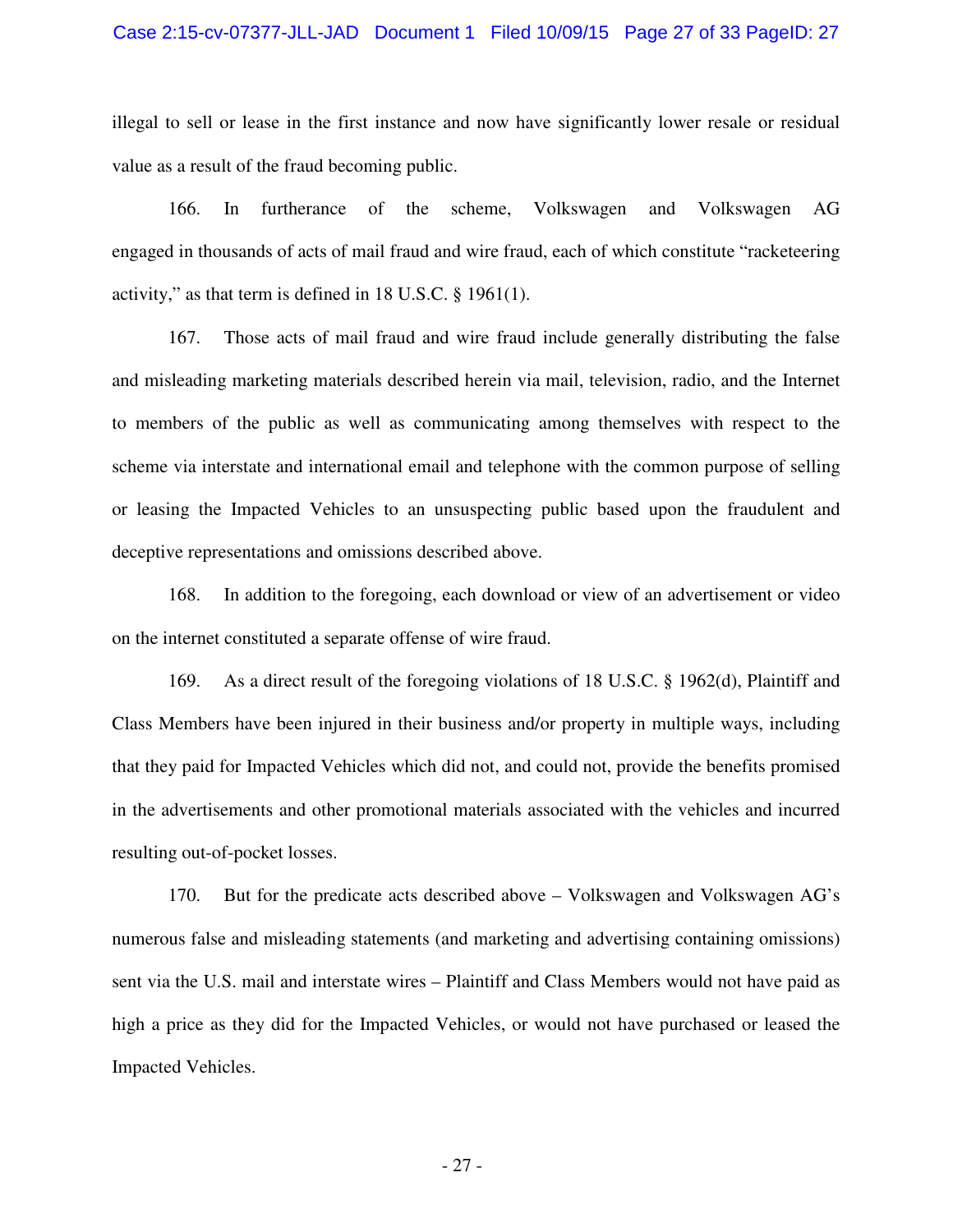171. The RICO violations described herein have directly and proximately caused injuries and damages to Plaintiff and Class Members, and Plaintiff and Class Members are entitled to bring this action for three times their actual damages, as well as injunctive and/or equitable relief and costs and reasonable attorneys' fees pursuant to 18 U.S.C. §§ 1964(a) and  $1964(c)$ .

## **SIXTH COUNT Violation Of The New Jersey Consumer Fraud Act (N.J.S.A. 56:8-1** *Et Seq.***) (Brought on Behalf of the New Jersey Subclass)**

172. Plaintiff hereby incorporates by reference the allegations contained in the preceding paragraphs of this Complaint.

173. Plaintiff brings this Count on behalf of the New Jersey Subclass.

174. The New Jersey Consumer Fraud Act (N.J.S.A. 56:8-1 *et seq*.) ("NJCFA") states,

in relevant part:

[A]ny unconscionable commercial practice, deception, fraud, false pretense, false promise, misrepresentation, or the knowing concealment, suppression, or omission of any material fact with intent that others rely upon such concealment, suppression or omission, in connection with the sale or advertisement of any merchandise. . . .is declared to be an unlawful practice…"

N.J.S.A. 56:8-2.

175. Plaintiff and New Jersey Subclass Members are consumers who purchased and/or

leased Impacted Vehicles for personal, family, or household use.

176. The advertisement, promotion, distribution, supply, sale, or lease of the Impacted

Vehicles is a "sale or advertisement" of "merchandise" governed by the NJCFA.

177. Prior to Plaintiff's and New Jersey Subclass Members' purchase or lease of the

Impacted Vehicles, Volkswagen violated the NJCFA by making: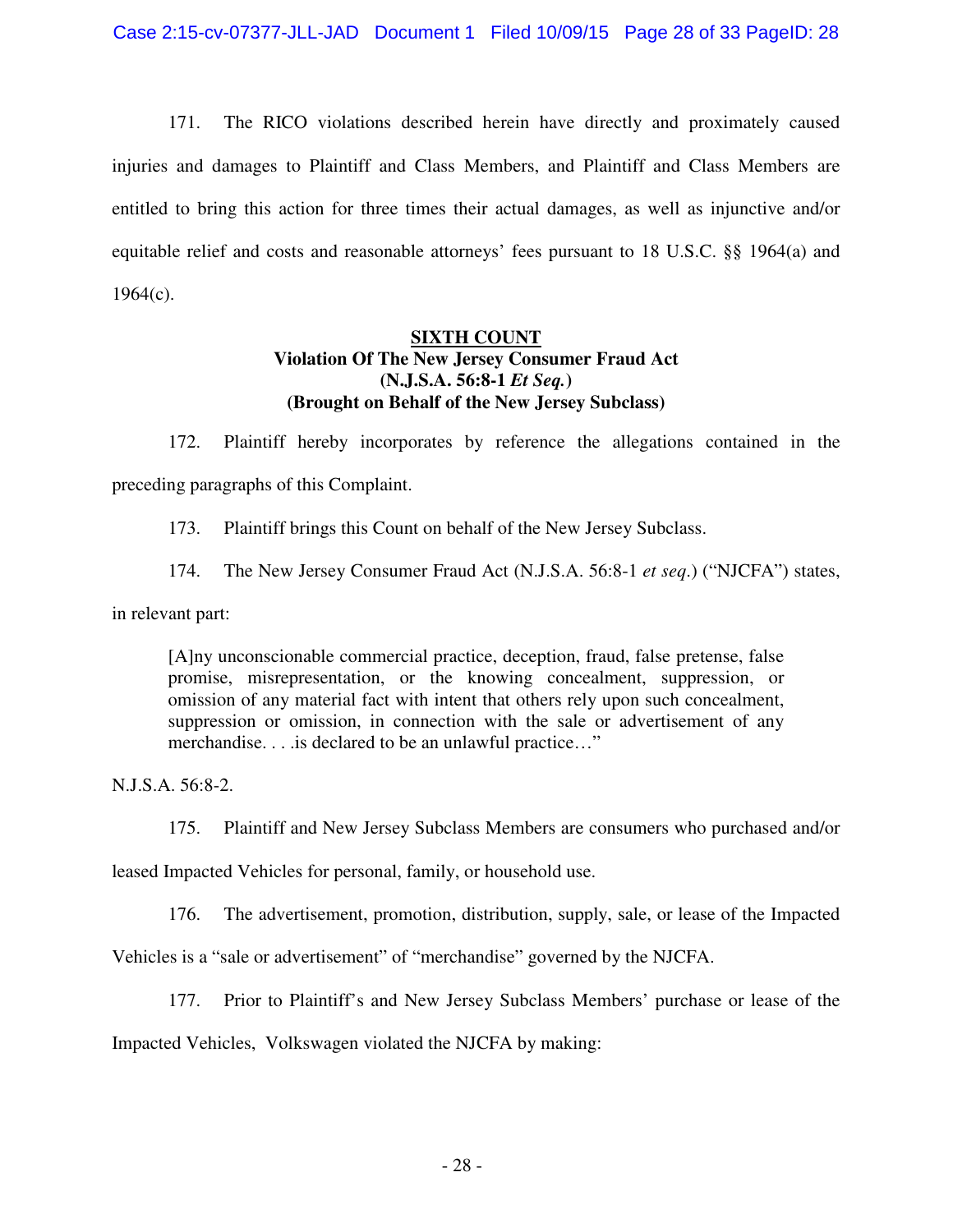a. uniform representations that its diesel vehicles were of a particular standard, quality, or grade when they were and are not, and that they would perform as represented when they did not, as set forth above; and

b. false and/or misleading statements about the capacity and characteristics of the Impacted Vehicles, as set forth above, that were unfair, deceptive, or otherwise fraudulent, had and continue to have the capacity to, and did, deceive the public and cause injury to Plaintiff and New Jersey Subclass Members.

178. Volkswagen, in its communications with and disclosures to the Plaintiff and New Jersey Subclass Members, intentionally concealed or otherwise failed to disclose that the Impacted Vehicles included Defeat Devices designed to cheat emissions testing, that the true emissions of those Vehicles were far higher than claimed, and that the Vehicles were incapable of achieving the advertised combination of low emissions, high performance, and fuel efficiency.

179. Plaintiff and New Jersey Subclass Members reasonably expected that the Impacted Vehicles complied with the represented and claimed emissions both prior to and at the time of purchase or lease, and reasonably expected that Volkswagen did not use software or any other device or system to cheat emissions testing.

180. These representations and affirmations of fact made by Volkswagen, and the facts it concealed or failed to disclose, are material facts that were likely to deceive reasonable consumers, and that reasonable consumers would, and did, rely upon in deciding whether or not to purchase or lease an Impacted Vehicle. Moreover, Volkswagen intended for consumers, including Plaintiff and New Jersey Subclass Members, to rely on these material facts.

181. Volkswagen had exclusive knowledge that the Impacted Vehicles had and have the defects set forth above which gave rise to a duty to disclose these facts. Volkswagen breached that duty by failing to disclose these material facts.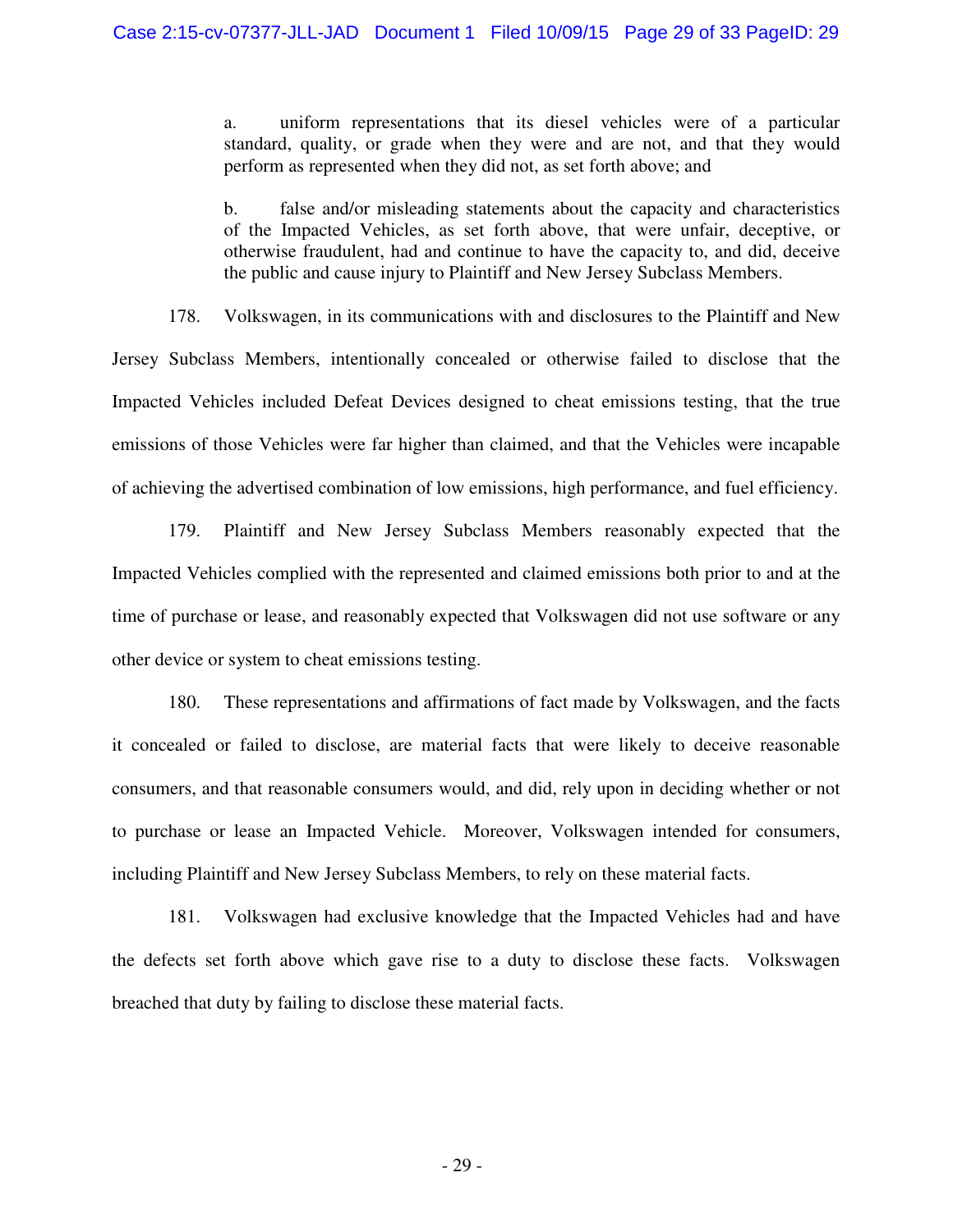#### Case 2:15-cv-07377-JLL-JAD Document 1 Filed 10/09/15 Page 30 of 33 PageID: 30

182. The injury to consumers by this conduct greatly outweighs any alleged countervailing benefits to consumers or competition under all circumstances. There is a strong public interest in reducing emission levels, as well as truthfully advertising emission levels.

183. Had Plaintiff and New Jersey Subclass Members known about Volkswagen's use of the Defeat Devices, and/or that the Impacted Vehicles did not comply with Volkswagen's advertised emissions and did not operate as advertised, they would not have purchased and/or leased the Impacted Vehicles or would have paid less than they did for them.

184. As a direct and proximate result of Volkswagen's actions, Plaintiff and New Jersey Subclass Members have suffered ascertainable loss and other damages.

WHEREFORE, Plaintiff, individually and on behalf of all others similarly situated, requests that the Court enter judgment against Volkswagen, as follows:

A. an order certifying the proposed Nationwide Class, designating Plaintiff as the named representative of the Nationwide Class, and designating the undersigned as Class Counsel;

B. an order certifying the proposed New Jersey Subclass, designating Plaintiff as the named representative of the New Jersey Subclass, and designating the undersigned as Class Counsel;

C. a declaration that Volkswagen is financially responsible for notifying all Class Members about the true nature of the Impacted Vehicles;

D. an order enjoining Volkswagen to desist from further deceptive distribution, sales, and lease practices with respect to the Impacted Vehicles, and directing Volkswagen to permanently, expeditiously, and completely repair the Impacted Vehicles;

- 30 -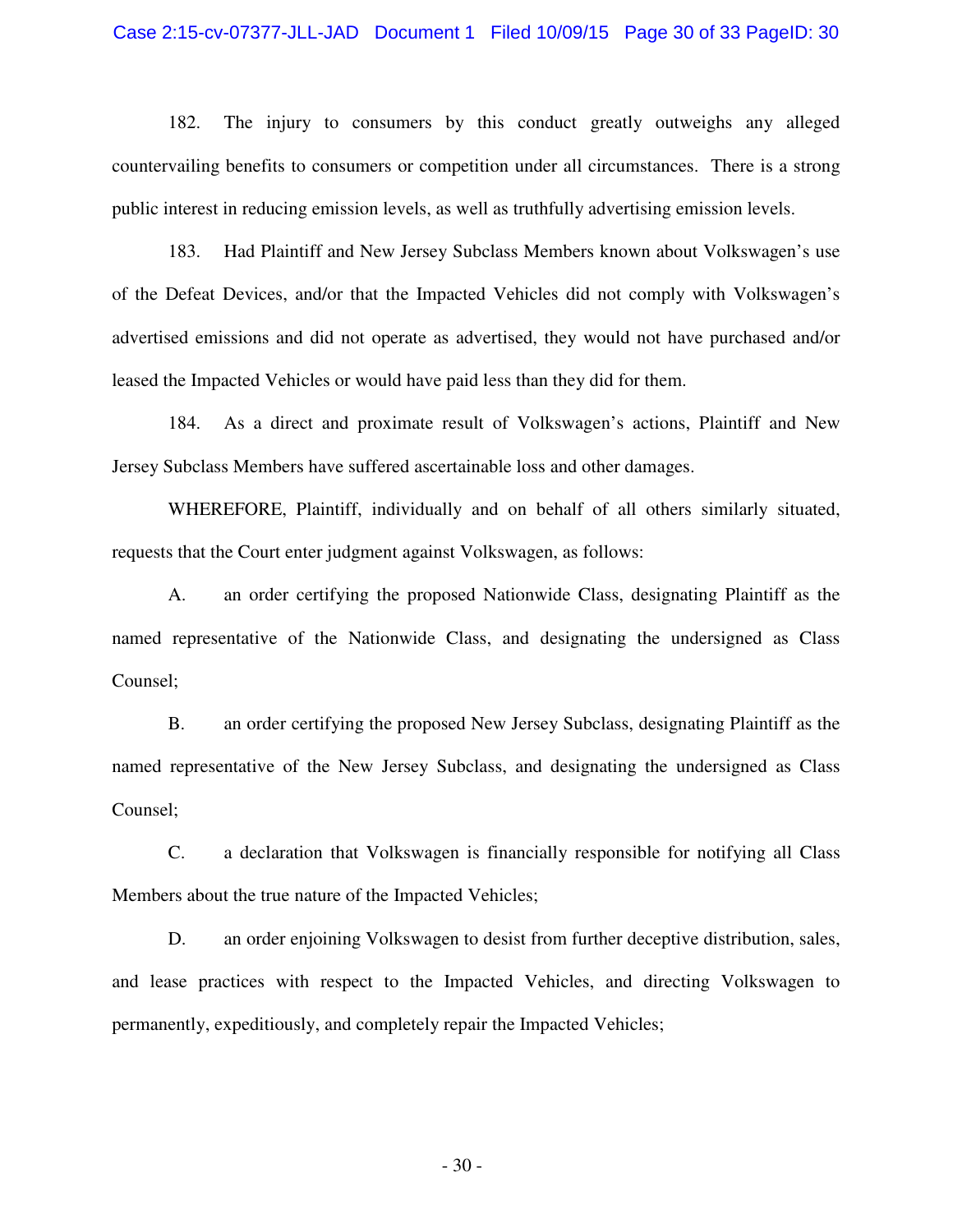### Case 2:15-cv-07377-JLL-JAD Document 1 Filed 10/09/15 Page 31 of 33 PageID: 31

E. an order compelling Volkswagen to buy back the Impacted Vehicles on fair and equitable terms;

F. an award to Plaintiff and the Class Members of compensatory, exemplary, punitive, and statutory penalties and damages, including interest, in an amount to be proven at trial;

G. an award to Plaintiff and the Class Members for the return of the purchase prices of the Impacted Vehicles, with interest from the time it was paid, for the reimbursement of the reasonable expenses occasioned by the sale, for damages and for reasonable attorney fees;

H. a declaration that Volkswagen must disgorge, for the benefit of Plaintiff and the Class Members, all or part of the ill-gotten profits received from the sale or lease of the Impacted Vehicles, and make full restitution to Plaintiff and Class Members;

- I. an award of treble damages pursuant to 18 U.S.C. §§ 1964(a) and 1964(c);
- J. an award of treble damages pursuant to N.J.S.A. 56:8-19;
- K. an award of attorneys' fees and costs, as allowed by law;
- L. an award of pre-judgment and post-judgment interest, as provided by law;
- M. leave to amend this Complaint to conform to the evidence produced at trial; and
- N. such other relief as may be appropriate under the circumstances.

CARELLA, BYRNE, CECCHI, OLSTEIN, BRODY & AGNELLO, P.C. Attorneys for Plaintiff

By: */s/ James E. Cecchi* JAMES E. CECCHI

Christopher A. Seeger Jeffrey S. Grand Scott Alan George SEEGER WEISS LLP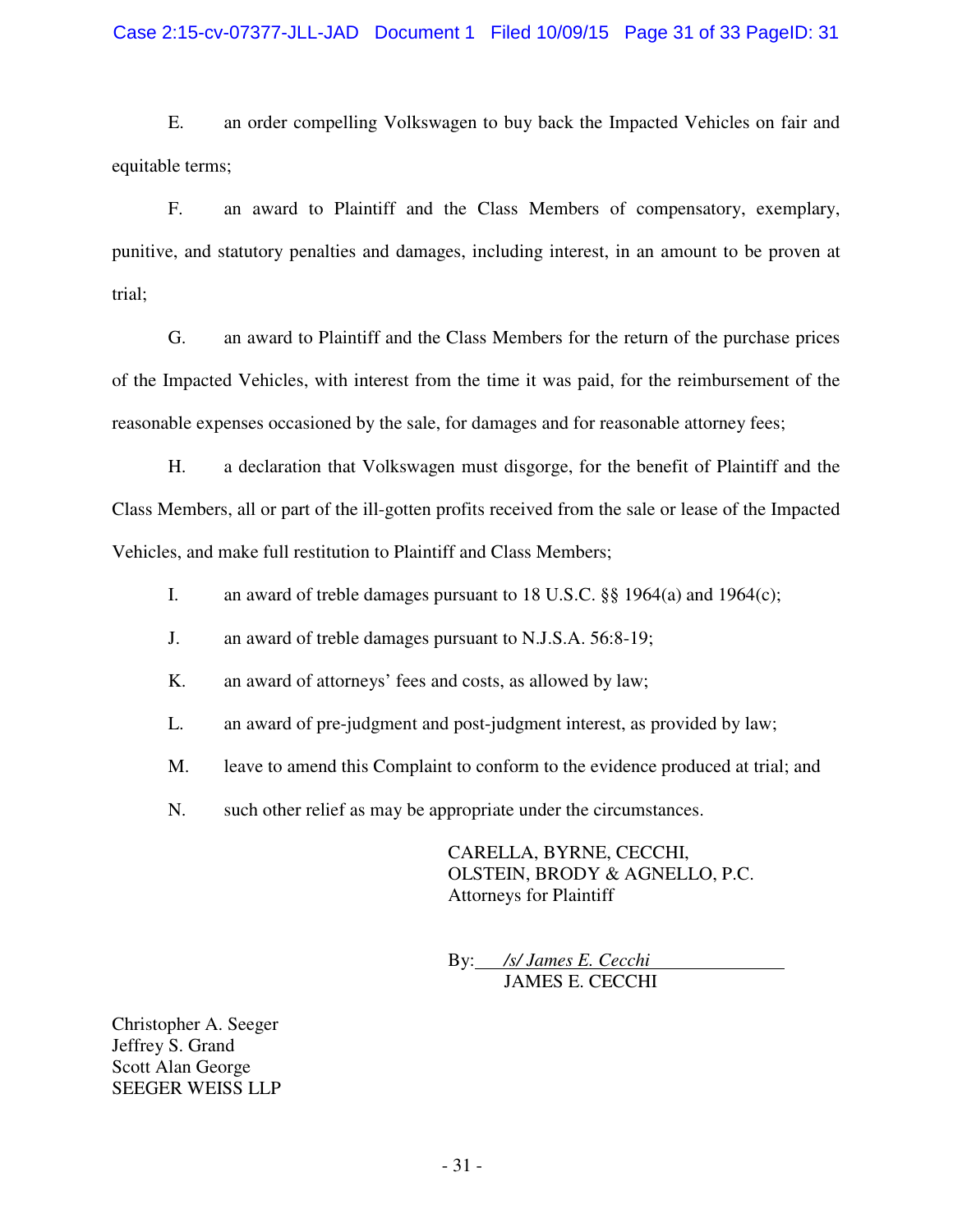Case 2:15-cv-07377-JLL-JAD Document 1 Filed 10/09/15 Page 32 of 33 PageID: 32

77 Water St., 26th Fl. New York, New York 10005 (212) 584-0700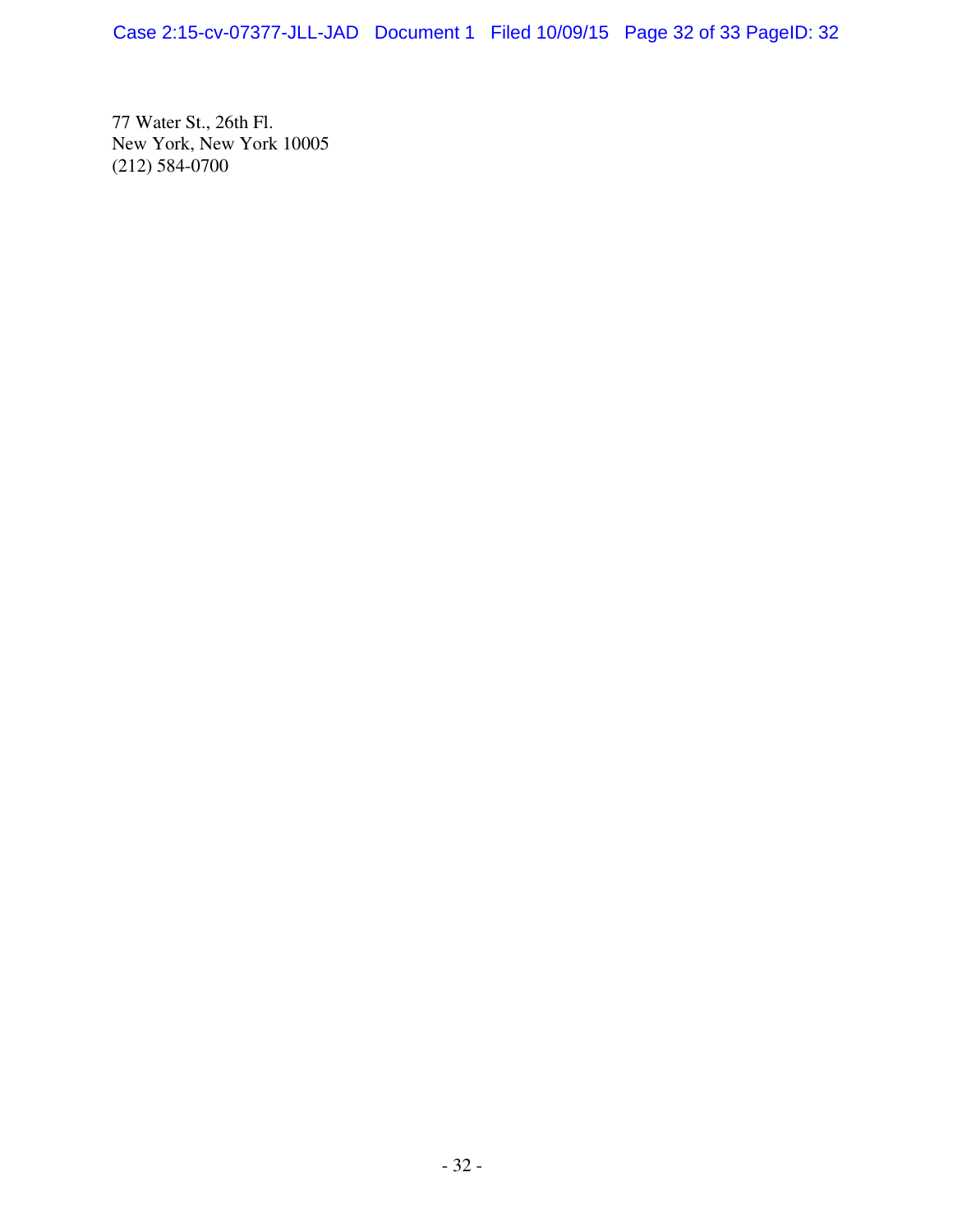Case 2:15-cv-07377-JLL-JAD Document 1 Filed 10/09/15 Page 33 of 33 PageID: 33

## **DEMAND FOR JURY TRIAL**

Pursuant to Federal Rule of Civil Procedure 38(b), Plaintiff demands a trial by jury of any

and all issues in this action so triable of right.

CARELLA, BYRNE, CECCHI, OLSTEIN, BRODY & AGNELLO, P.C. Attorneys for Plaintiff

By: */s/ James E. Cecchi* JAMES E. CECCHI

Christopher A. Seeger Jeffrey S. Grand Scott Alan George SEEGER WEISS LLP 77 Water St., 26th Fl. New York, New York 10005 (212) 584-0700